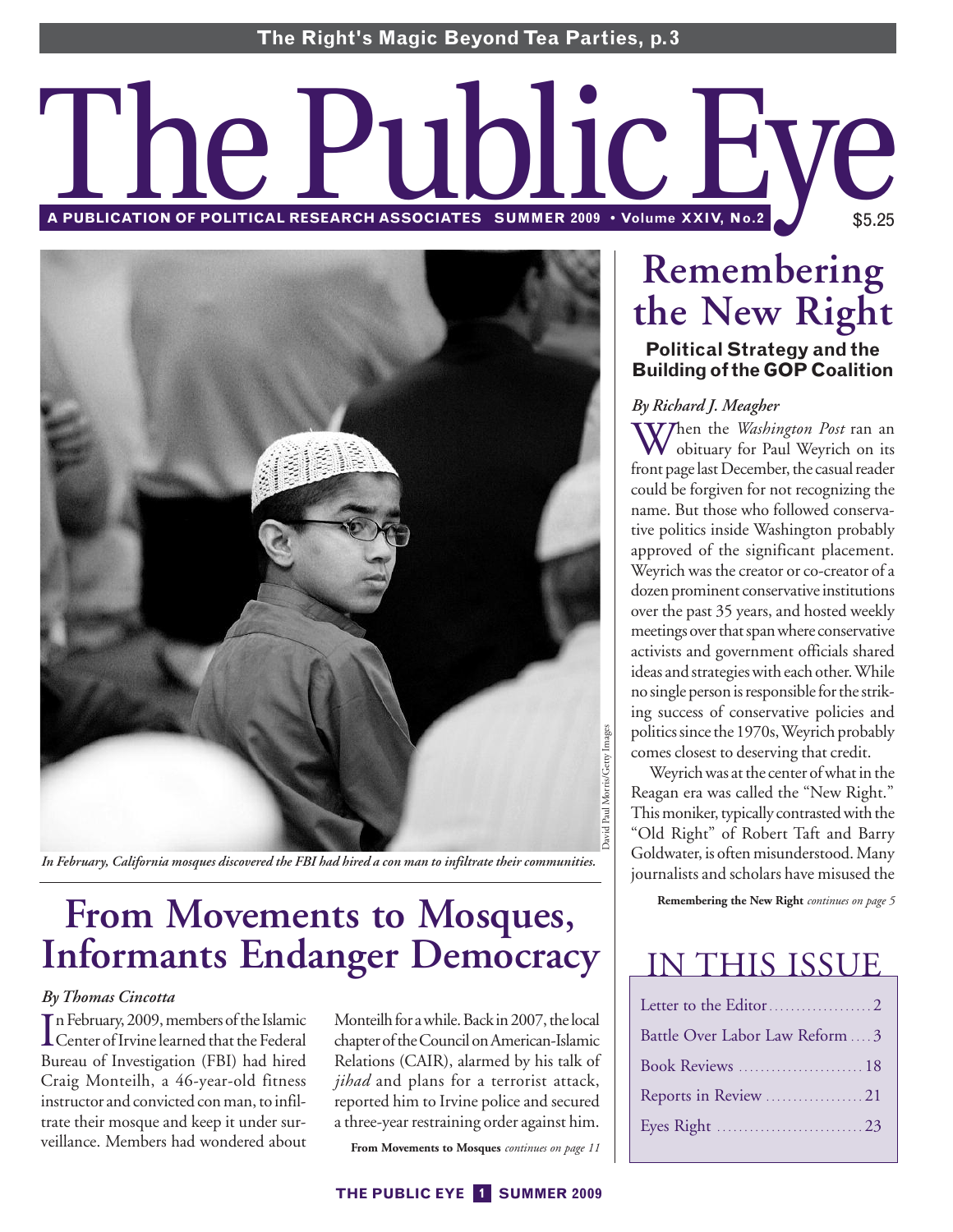# **LETTER**

### **To the Editor,**

You are and have been doing a wonderful job with *The Public Eye*; it always informs/horrifies me. I really appreciate the time and effort it takes to publish. I've been there... .

However, in the spring issue, the editorial says, "The magazine was founded in the 1970's by the National Lawyers Guild to publish the latest news..." Actually, the magazine was cofounded by me and Harvey Kahn; we published for a few years (1975-80?) and then, after floundering, asked Chip Berlet to take it on via the National Lawyers Guild Civil Liberties Committee. It then migrated to Political Research Associates.

Founded by mid-1970's sounds right; I believe it went to NLG by the end of the 1979, surely by 1980. My copies are in storage at the moment but I do have a 1991 edition that was sponsored by the NLG Civil Liberties Committee and published by Investigative News Features. **Letter** *continues on page 4*



*Publisher* Tarso Luís Ramos

*Editor* Abby Scher, Ph.D

*Design/layout* Hird Graphic Design

*Printing* Red Sun Press

### *Editorial Board*

Chip Berlet • Pam Chamberlain Thomas Cincotta • Frederick Clarkson David Cunningham • Gillian Kane Surina Khan • Jean Hardisty • Roberto Lovato Katherine Hancock Ragsdale Tarso Luís Ramos • Abby Scher • Holly Sklar



POLITICAL RESEARCH ASSOCIATES *Founder and President Emerita* Jean V. Hardisty, Ph.D

### *Staff*

Tarso Luís Ramos, *President* Alen Abdula, *Data/Web Master* Chip Berlet, *Senior Analyst* Pam Chamberlain, *Senior Researcher* Thomas Cincotta, *Project Director* Kapya Kaoma, *Project Director* Cindy King, *Business Manager* Charles Ocitti, *Finance Director* Abby Scher, *Editorial Director*

### *Interns*

Mohamed Brahimi Kris Coombs Maria Planansky Karen Rodriguez

### *Board of Directors*

Pardis Mahdavi Supriya Pillai Emelia Rallapalli Rene Redwood

*The Public Eye* is published by Political Research Associates. Annual subscriptions are \$21.00 for individuals and non-profit organizations, \$10.00 for students and low-income individuals, and \$36.00 for libraries and institutions. Single issues, \$5.25. Outside U.S., Canada, and Mexico, add \$9.00 for surface delivery or \$14.00 for air mail.

Please make checks payable to Political Research Associates, 1310 Broadway, Suite 201, Somerville, Massachusetts 02144-1837. 617.666.5300 fax: 617.666.6622

PRA is a non-profit, tax-exempt organization. All donations are tax-deductible to the extent permitted by law. © Political Research Associates, 2009.

> Website: www.publiceye.org All rights reserved. ISSN 0275-9322 ISSUE 64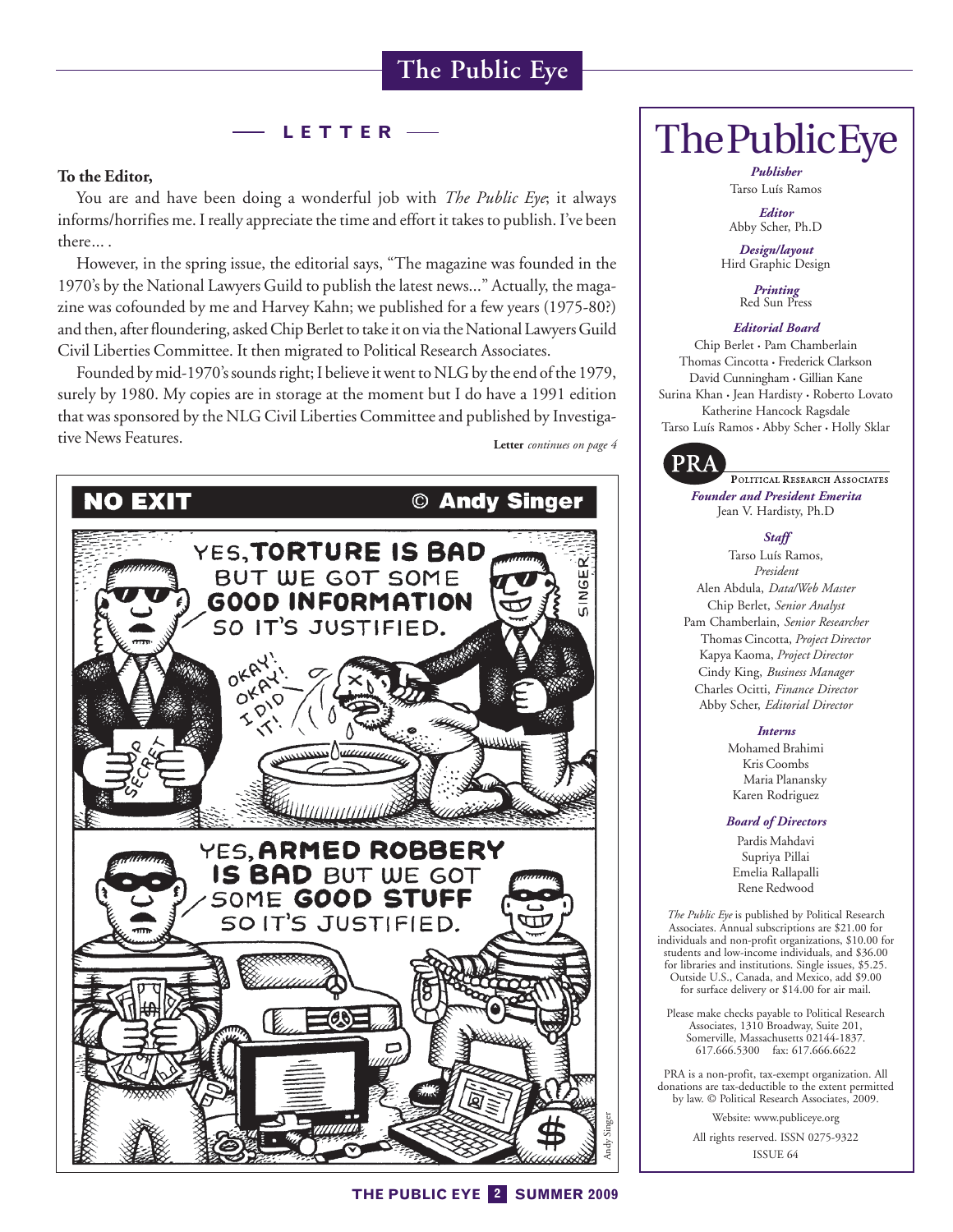**COMMENTARY**

# **Battle over Labor Law Reform Shows True Power of the Right**

# *By Abby Scher*

Some people may enjoy watching the<br>Right thrash around trying to find its way in the Obama Age, but I take the election results and their aftermath as a sign of a country dangerously divided.There really was a stark difference in the major party candidates, and 46 percent voted for the guy who lost. 59,946,378is a lot of people.This political force isn't going away.

During the McCarthy Era of the early 1950s, the anticommunist movement fed off of disgruntled Republicans who could not accept that huge influential chunks of their party accepted the New Deal and the role of the government in regulating capitalism.They saw America's new regulations and modest aid for people tossed by harsh business cycles as outright property theft and communism. That the New Deal asserted federal power over the states could mean only a loss of political sovereignty and American liberty. Feeling disenfranchised not just by Washington but parts of their own party, the Republican Right created an alternative universe of betrayal, suspicion, and conspiracy.

This spring's tea party protestors reveled in the language of the Old Right, the same language warning of incipient socialism that Republican operatives rolled out in their attempt to defeat Obama in 2008 and that television and radio pundit Sean Hannity channels from some strange archaic source. The news stories and photos told the story:

The audience, which was quite large despite a heavy rain, was told that Obama was leading the country toward "dictatorship." The government, we were told, was creating a

*Abby Scher is editor of* Public Eye *and a sociologist.*

crisis "100 times as grim as 9/11," the people were being "brainwashed" into complacency by the media and soon "the face of big brother will be exposed and the slogans of a classless one party system are revealed to us."1

In a desperate search for relevance to its shrinking electoral base. the Republican Party embraced the language of suspicion, conspiracy, and betrayal. Farfrom pushing the conspiracy-minded away in hopes of finding a vital center, Newt Gingrich and other GOP beltway heavies threw their weight behind the anti-Obama, anti-tax "tea parties," and Republican congressmen, mayoral candidates and the like lined up to speak even though many protestors despised them as much as the Democrats.

In their scramble, neither the Republican Party nor Christian Right organizations like Focus on the Family have a pretty face to put on their politics. No Ronald Reagan, not even a George W. Bush with folksy mannerisms disarming the nation. But the question is not who will be the next Republican savior or the new Ralph Reed deploying marketing intelligence and beltway connections for his Christian Coalition. The question is whether the Right's institutions are strong enough even in the wake of electoral defeat for them to win key victories in such areas as health and workers' rights that ensure reactionary dominance of the sectors progressives need to move the country closer to justice. The answer to that question is clearly yes. Don't be distracted by the tea parties and think that only Fox News zealots are left to fight on core issues.

To see the huge economic and ideological resources at the Right's disposal, you need only look at the wavering chances of the Employee Free Choice Act (EFCA), which would make it easier to organize a union and actually get a contract.The bill



Source: Liberty Counsel website.

would let workers form a union if a majority sign cards saying they want one, taking away the power of employers to ignore the cards and demand secret ballot elections instead. It also pushes the contract negotiations into binding arbitration after 90 days if talks are fruitless, since companies that don't beat unions at the ballot box often do by stalling at the negotiating table. Now they would have incentive to close the bargain.

But one by one, the business lobby has peeled back crucial support from Democrats so that the heart of the bill, "card check," is in jeopardy. To counter both union donations to Congress and the overwhelming support of Americans for unions, they pump ready money at southern Democrats like Senator Blanche Lincoln of WalMart's home state of Arkansas and insinuate with \$20 million worth of propaganda that union thugs will become Americans' new slavemasters and take away their freedoms.<sup>2</sup>

The corporations opposing EFCA had no trouble getting Republicans to vote against it since the White men who tend to vote Democratic also tend to be union members. White men in unions went for Obama by 18 points, whenWhite men in general went for his opponent by 16 points.<sup>3</sup> You don't need donations from WalMart or Home Depot to convince you to get on board, if you are a Republican counting votes.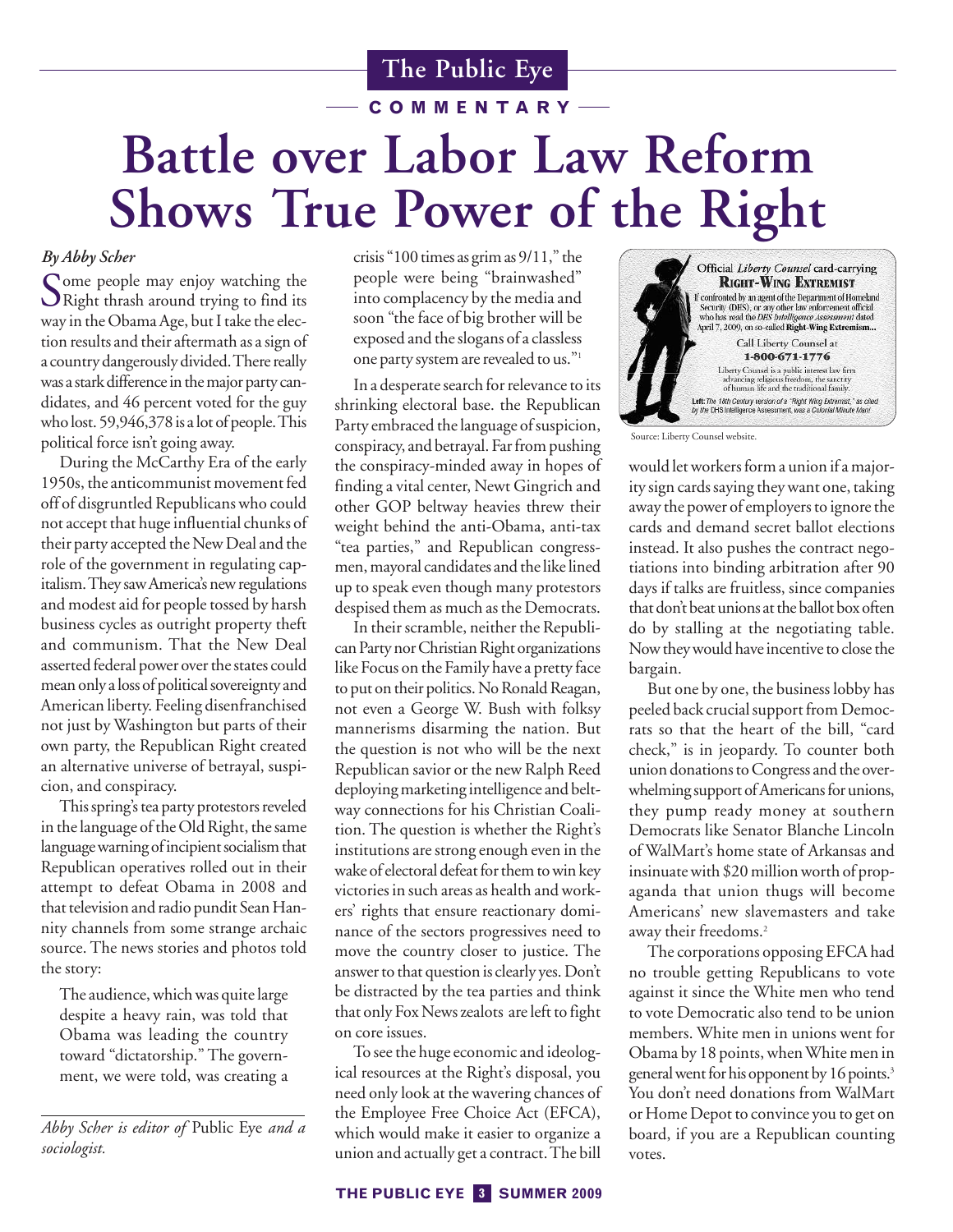Nor do you want to give unions the ideological advantage in a downturn when people wonder, maybe for the first time, whether companies really have their best interests at heart and whether they as individuals really have the economic power to control their own lives.

So here, at least, the bickering Republicans are in lockstep. They are backed by the smears and power politics of venerable union busters like WalMart and the U.S. Chamber of Commerce—not as warm and fuzzy as you might think from your local Chamber dinners—and outright front groups like lobbyist Richard Berman's propaganda mills with names like Center for Union Facts and Employee Freedom Action Committee.<sup>4</sup>

"We need to make sure every worker has the freedom to choose what's best for themselves and their families," is a typical line. EFCA will "take away free and fair democratic elections," charge Berman and the Chamber of Commerce.<sup>5</sup> You would think they were labor's champions from all the patriotic red blooded language they use.

But the faux populist language works its charm, even though corporate funded PR men created it in the first place. When Pennsylvania Senator Arlen Specter announced he would no longer back the labor legislation, he used language lifted right out of their press releases, saying giving workers not their employers the right

### **LETTER** *continued from page 2*

We actually founded it to raise the spectre of the rise of the Right (surprise!) and the public/private collaboration of the intelligence agencies during the heady days of the Watergate break-ins, the CIA hearings, COINTELPRO, etc. We were watching Phyllis Schlafly, Anita Bryant, LaRouche, Rees, etc. It seems the FBI was watching us—our first stranger/volunteer was an old FBI informant who created our back page advertisement. Precocious as we were, we were told that we were "hysterical, the Right was no threat."

Sorry to raise this, but one hates to see history lost. *Sheila O'Donnell*

*Stinson Beach, CA*

to decidewhether to have secret ballot elections or card check violates "the cornerstone of our democracy."

The news that almost a third of companies being organized fire workers trying to unionize, and almost half threaten to close the plant—all undemocratic violations of the secret balloting process—must not have reached him. And is it democracy for companies to drag out the election process so long that 40 percent of elections never take place? But Specter is now right where he likes to be, the powerbroker negotiating with Iowa Senator Tom Harkin on awatered down alternative to EFCA that won't take away workers' supposed freedom.<sup>6</sup>

Tying together the tea parties and the anti-EFCA battle are not just the Republicans and their donors but the new group Americans for Prosperity, a rabid free market outfit launched in 2003 with the help ofKansas billionaireDavidKoch.Hisfamily's Charles G. Koch Charitable Foundation joins with corporate and other longtime funders of right-wing institutions like the Bradley Foundation to support 24 national staff in Washington, and 41 regional staff working in 19 states.<sup>7</sup> Together they managed to summon 400,000 signatures on a petition opposing Obama's stimulus package, so the group has some heft.

Along with sponsoring local tea parties, Americans for Prosperity created a "Save My Secret Ballot" tour of the states that will probably feed into a ballot campaign to bar card check through changes in state constitutions. Its "Hot Air" tour opposes "climate alarmists" and regulation trying to limit harmful emissions, including cap and trade legislation backed by Obama. "Families in South Bend were happy to bring their children out to see the seventyfoot tall hot air balloon emblazoned with the message 'Cap and Trade Means: Higher Taxes. Lost Jobs. Less Freedom.'"8

Between the petition drive and the tea parties, it seems they are a group to watch, and may become home to a reliable rightwing voting base while being utterly silent on the "family" issues energizing conservative churchgoers.That certainly seems to be the goal given all the people in thefield.

They can give organization to the exurban and suburban base of the Right – the more privatized areas of the country, where you socialize in private clubs or churches, support school vouchers, drive in your own cars, and ignore the home foreclosures that give lie to an easy belief in personal responsibility and individual freedom that undergird your identity in the marketplace.

But if the tea parties are earthy, deriding Obama's policies as "white slavery," for instance, the group's official leadership still seems to lack the right-wing populist touch in formulating their rhetoric. While they glibly target union taskmasters and greedy government bureaucrats, so far their official materials ignore other familiar scapegoats that could give their politics more zing – like undocumented immigrants, certainly a popular foil for those with economic grievance.The 1300 immigrantrelated bills submitted by local and state legislators last year testify to that.

In the 1950s, William F. Buckley, Jr., tried to groom the language of the Old Right, removing ugly anti-Semitism and name calling while retaining its glorification of a free market, the White race and anti-democratic sentiments. It seems outlandish that Americans for Prosperity and the rest of today's Right will be able to groom their vision of a nation that derides the idea of climate change, keeps the free market a humming (though the notion is rank mythology), and dissolves the separation of church and state so your favorite religious group could discriminate in the delivery of government services. But the EFCA struggle showswe should not underestimate the enduring conservative combination of front groups generating lies for the media and corporate lobbyists. Let us hope their old magic does not keep unions weak when we need them most.

### **End Notes**

<sup>1</sup> "Annapolis Tea Party: U.S. Government Creating Crisis '100 Times As Grim As 9/11" Legum's New Line, April 15, 2009. http://www.juddlegum.com/blog/2009/04/ annapolis-tea-party-us-government-creating-crisis-100 times-as-grim-as-911/

<sup>2</sup> Jordan Green, "Labor and business battle for soul of Southern Democrats," Facing South, Institute for Southern Stud-

**BATTLE OVER LABOR LAW** *continues on page 22*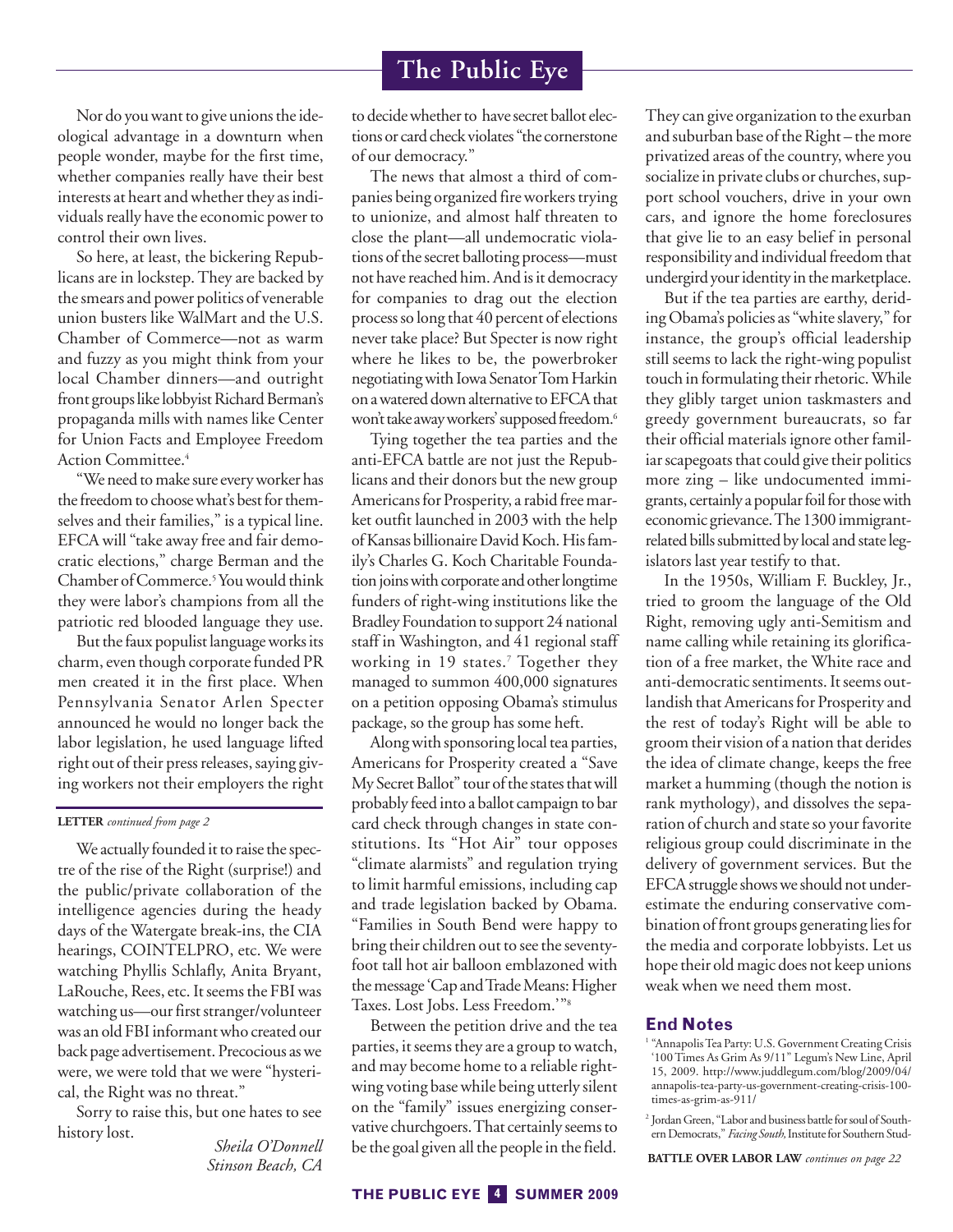term to refer to conservatism in general, or included as part of it conservative leaders who are wholly unrelated.<sup>1</sup> But the "New Right" refers to a force that is both smaller and of greater scope than conservatism as a whole. Eagle Forum founder Phyllis Schlafly, herself often placed under the New Right umbrella, called the phrase "a term of art for the Weyrich group,"<sup>2</sup> demarcating a handful of conservative operatives. But it also indicates something greater than just a group of individuals.The New Right not only helped bring conservatives to national power in the late 1970s, but changed the nature of the Republican Party and partisan politics inWashington for decades to follow. **REMEMBERING THE NEW RIGHT** *cont'd from page 1*

Republican politics today, at least at the domestic level, centers on an alliance between free market economics and Christian cultural conservatism. It was the New Right that opened the door to the social issue activists and Christian evangelicals who now make up the Republican voter base. Just as significantly, these operatives harnessed the energy of the new wave of conservatism during the 1970s to propel the GOP back into national governing power. Without Reagan, of course, there was no Reagan Revolution; but it is hard to see how the revolution happened without Weyrich and his colleagues, either.

Today in the apparent age of Obama, conservative forces may seem headed back to the 1950s, a time when free market, small government standard bearers were marginalized except when hunting Communists. (Even GOP victories during that period were led by establishment moderates like Eisenhower,who basically accepted New Deal economic reforms such as Social Security, corporate regulation, and a stronger federal role in governance.) But the Republicans now seem determined to stick with the New Right playbook, no matter

*Richard J. Meagher teaches political science at Marymount Manhattan College. His article "Tax Revolt as a Family Value: How* the Christian Right is Becoming A Free Mar*ket Champion" appeared inthe winter 2006 issue of* The Public Eye.

# **The Public Eye**

the cost. With Weyrich gone, and the rest of his colleagues also dead or marginalized, it is a good time to look back and see exactly what the New Right accomplished—and what their legacy might mean for today's Republican politics.

# **What Was the New Right?**

The "New Right" refers both to a move-ment and a group of like-minded conservative activists who came together in the 1970s and built an effective political

**By arguing for political action on issues like abortion, school prayer, and creationism, the New Right helped make activist traditionalism a reality.**

force for the Republican Party out of existing networks. There were five key strategists: Weyrich, the institution-builder; Richard Viguerie, the direct-mail fundraising guru; Morton Blackwell, a Republican insider who worked for Viguerie; grassroots organizer Howard Phillips; and Terry Dolan, who headed the group's political action committee. Almost all had cut their political teeth during Barry Goldwater's presidential run of the previous decade. As Blackwell later recounted, "All of us had something to do with the Goldwater campaign.We weren't high enough in the campaign to know each other, but our involvement with Goldwater credentialed us for each other."3 Blackwell had been a 1964 GOP delegate for Goldwater from his native Louisiana—in fact, the youngest delegate at the San Francisco convention and later became executive director of the College Republicans. Youth organizations, in fact, were where many New Right figures learned the art of politics;Viguerie had gotten his start fundraising for the Young Americans for Freedom (YAF), a conservative youth group shepherded byWilliam F. Buckley, Jr.4 Viguerie later started raising money for conservative candidates for Congress.

In 1972, the key moment for the New Right happened when fellow YAF member Lee Edwards—later unofficial historian of the conservative movement—introducedViguerie to Blackwell.Viguerie had already developed a reputation as a prodigious fundraiser, building a bedrock conservative mailing list from the federal election records of Goldwater donors.<sup>5</sup> As Blackwell noted later, "It was rumored that he had behind his desk a large faucet that he could turn on, and money would come out for whatever campaign he worked for." But by the early 1970s, Viguerie's agenda had broadened: he told Blackwell, "Morton, Iwant you to come helpme build the conservative movement."6

Blackwell introduced Viguerie to Terry Dolan, who was then active in the Young Republicans, and PaulWeyrich.While he had served as a staffer for prominent Senate Republicans, Weyrich also made a second career out of developing conservative counters to liberal institutions. For example, he helped launch the Heritage Foundation think tank in the early 1970s to provide a conservative counterpoint to the then-liberal Brookings Institution, and the conservative Republican Study Committee in Congress to offset a similar liberal caucusing organization on the Democratic side.

The group began to meet regularly and develop ways of promoting conservative ideas and causes. Perhaps the chief distinction between them and previous "Old Right" constellations was what scholar Gillian Peele called a "new mood" that included a "determination to succeed."7 Their predecessors seemed more concerned about being right than winning political battles, said Blackwell. Conservatives seemed to think that "we just needed to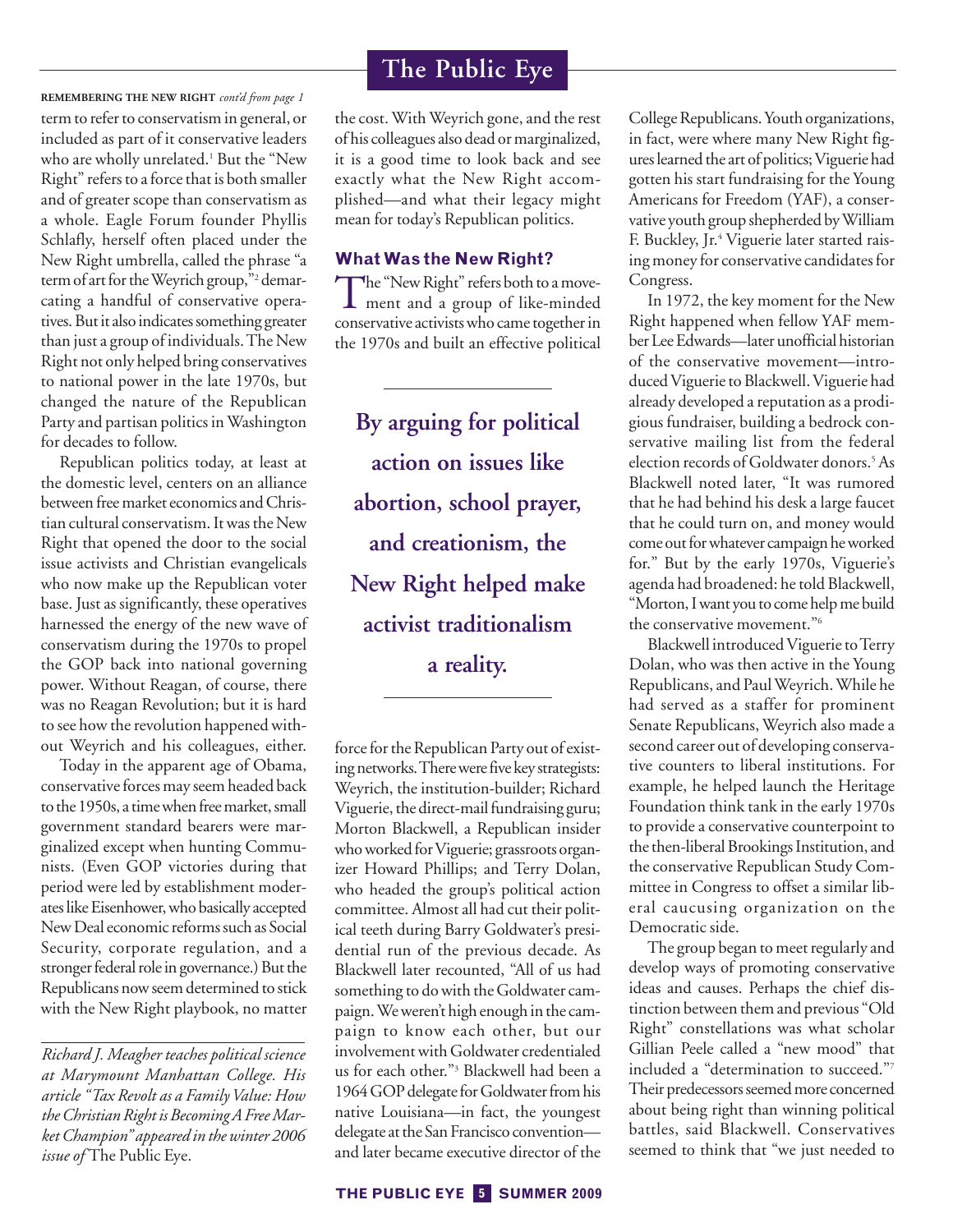logically prove that we were right, to logically prove that our people were better than them. But that's not the real nature of politics; winners are determined by the number and effectiveness of the activists over time," he said.<sup>8</sup> In this regard, Blackwell and his colleagues were clearly influenced by the successes of the different liberal social movements and causes of the 1960s. As Viguerie later noted, "all the New Right has done is copy the success of the Old Left."9 So the New Right began to teach themselves "how to market your ideas," asViguerie wrote in a 1978 newsletter. "Successful politicians do not bore the voters."<sup>10</sup>

The New Right began to make themselves known during the early to mid-1970s. Weyrich began hosting official coalition meetings in 1973, and Viguerie held his own strategy sessions as well. Viguerie and Blackwell also restarted the national Conservative Political Action Conference that lay dormant after the Goldwater defeat, creating a more formal venue for conservatives to strategize and make political connections. The group's efforts at building a national coalition brought them into contact with former Nixon administration official Howard Phillips, whose Conservative Caucus acted as a grassroots conduit from Washington to conservatives across the nation.

By 1977, a*Newsweek* article grouped the New Right crew in with Anita Bryant and Phyllis Schlafly as forces that were stirring up grassroots conservative action. In the article, Weyrich noted that "Conservatives have been led by an intellectual movement but not a practical movement up to now." He and other conservatives, he argued, were moving aggressively to correct that deficit.<sup>11</sup> Schlafly's talent, in part, was her ability to translate conservative ideas to grassroots activists and motivate them to achieve political goals. She mobilized women from outside of the Republican Party structure while brokering a peace with the stalwart conservative women loyalists she knew from her days as vice president of the National Federation of Republican Women.12



*After losing the GOP Presidential nomination in 1968, Ronald Reagan swept to victory in 1980 with the help of rightwing strategists who helped create a new coalition of economic and religious conservatives.*

To supplement their networking and grassroots organizing, the New Right also issued a number of publications for both grassroots conservatives and Washington elites,includingViguerie's*New Right Report* newsletter and *Conservative Digest* magazine, as well as Phillips' voting guides and newsletters.

More importantly, the New Right began to seek out alliances with sympathetic Republicans. Some observers felt that the New Right intended from the beginning to form a conservative political organization outside of the two-party system.<sup>13</sup> Such an urge would have been understandable. Phillips, for example, had earned his conservative *bona fides* by resigning his post as head of Nixon's Office of Economic Opportunity when the President failed to veto Democratic social programs. (In the 1990s, Phillips finally abandoned the GOP when he founded the U.S. Taxpayers, now Constitution, Party.) Still, the New Right had too many ties to the Republican Party to forsake their best chance to overturn liberal, New Deal programs. Weyrich and Blackwell were long-time Republican operatives, and the New Right used their connections to help GOP conservatives. For instance, Viguerie had assisted Jesse Helms in building the National Congressional Club, which distributed money to GOP candidates. Toward the end of the 1970s, Representative Phil Crane hosted weekly meetings of conservative activists, including New Right figures,<sup>14</sup> and Nevada Senator Paul Laxalt sponsored New Right-approved "pro-family" legislation in the House.<sup>15</sup>

The New Right's ties to the GOP became manifest in 1978, when they threw all of their resources into defeating entrenched liberal Democrats in the midterm Congressional elections. Dolan's National Conservative Political Action Committee (NCPAC) money was fed by Viguerie's direct mail operation. These funds combined with Viguerie's and Phillips' ability to communicate with grassroots conservative voters, as well as Weyrich's and Blackwell's organizing in Washington, to promote conservative GOP candidates. As a result, the 1978 elections brought 30 new Congressional representatives to Washington, many of them self-identified conservatives. (The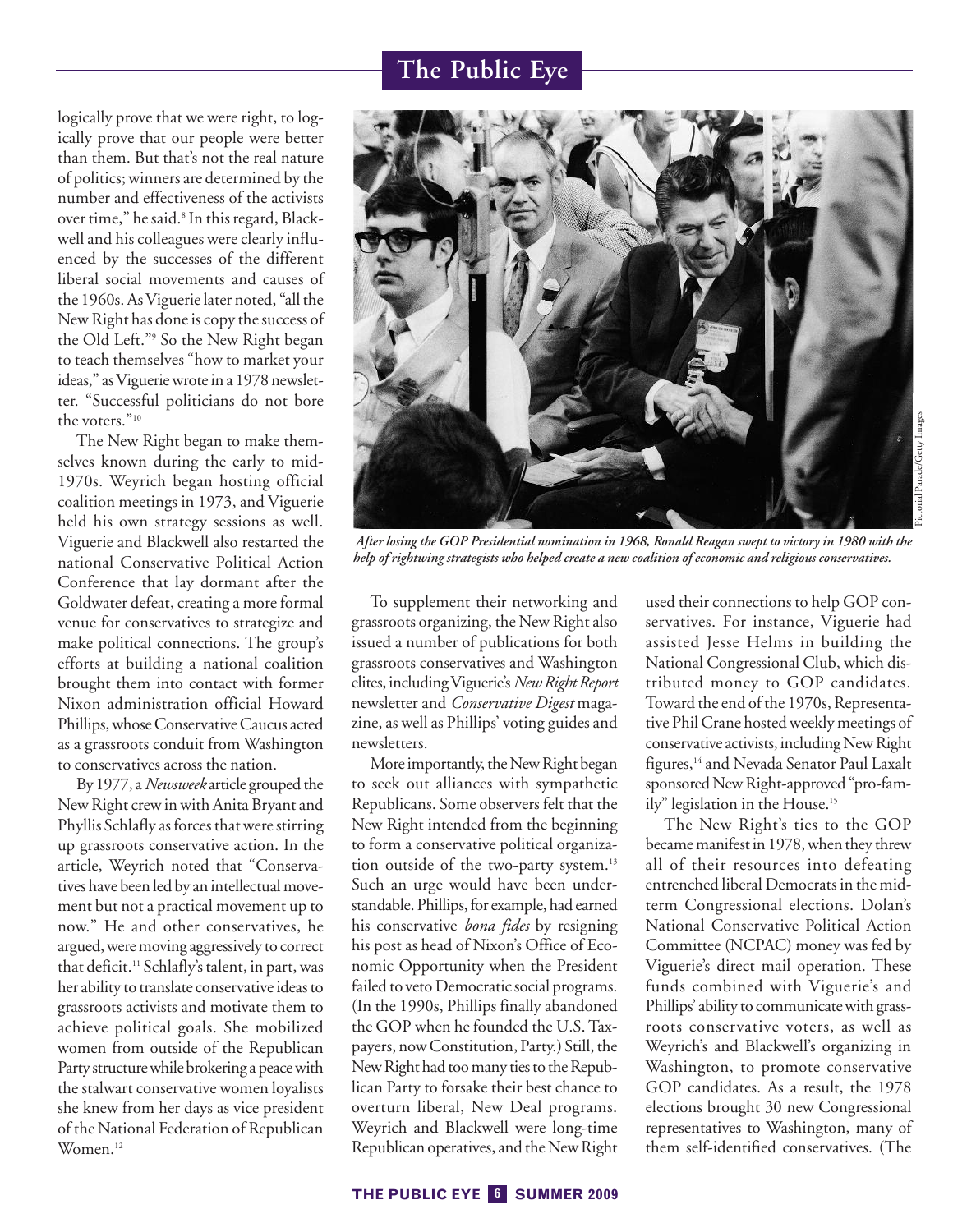new class included a former history professor from Georgia with the unlikely name of Newt Gingrich.) This conservative victory was further cemented two years later by the election of former California Governor Ronald Reagan, whom the New Right wholeheartedly supported as a fellow traveler.

By knocking the Democratic establishment on its ear, the New Right changed the tenor of politics inWashington, especially for long-suffering conservatives. Weyrich and his colleagues helped remind the right wing of something that seems obvious in retrospect, but was somewhat lost at the time. As Viguerie noted a few months before the 1978 election,

Conservatives can win. Two generations of defeat conditioned many conservatives to accept defeat as inevitable.... But the nearly frantic liberal reaction to the New Right phenomenon has changed many conservatives' expectations. Most New Right leaders have cheerful, optimistic attitudes.... They look for ways to win rather than excuses for losing. Your opposition isn't superhuman. You can win.16

Viguerie, never one to play down his own role, often hinted that he and his colleagues deserved credit for the Reagan victory. He wrote in 1981 that "America is basically a conservative country.The potential for conservative revolt has always been there, under the most favorable conditions. But those conditions have to be made.That's where the New Right [came] in."17 Still, while his claims might be overblown, it is clear in hindsight that the New Right—at the very least—helped make the "Reagan Revolution" possible.

But beyond their contributions to GOP electoral victories in 1978 and 1980, two other key accomplishments of the crew changed the nature of the Republican Party, and American politics, even more dramatically. Nixon had heartily mobilized racial grievances of White Americans for the GOP; since Reagan, conservative politics has also built on appeals to social issues like abortion and gay

# **The Public Eye**

rights. It was the New Right who put these social issues on the GOP agenda, and it was they who brought the chief targets of these policies—the Religious Right—into the Republican coalition, thus ushering in almost thirty years of conservative dominance over American politics.

# **Social Conservatism**

Another way the New Right differed<br>from their Old Right predecessors was in their recognition of the power and importance of grassroots voters and issues. As Lee Edwards later recalled, "there was a populist element—a very strong ele-

**The New Right electoral strategy—paying attention to single issues, especially social ones—became standard operating procedure for the GOP.**

ment—that was not present in the traditional conservatives. The New Right was much more consciously populist."<sup>18</sup> But the New Right was only taking advantage of a national trend, again inspired by the 1960s Left, of grassroots action. A host of "singleissue" groups, only some of which identified as conservative, rose up across the country to address a number of issues, from taxes to abortion. The Democratic Party's growing identification with the liberal social movements of the era made it hard for them to be responsive to many of these issues, but successive Republican administrations were not much help, either. The New Right harnessed this part of the "populist revolt" after Nixon and Ford ignored the needs of grassroots anti-tax and other single issue conservatives.<sup>19</sup>

Weyrich and his colleagues organized a

diverse array of interests into a conservative coalition during the 1970s. For example, foreign policy issues were very much on conservatives' minds in the middle of the decade: these included the Panama Canal treaties, opposition to which Viguerie had helped organize, and the fight against global communism. In a recent interview, Phillips recalled that the Canal, the SALT arms accord, and the development of a nuclear missile defense system (the Strategic Defense Initiative, or "Star Wars," program that Reagan eventually funded) were major concerns of the New Right during the period.<sup>20</sup> This foreign policy component helped the New Right forge alliances with neoconservative intellectuals who eventually developed Reagan's hard-line anticommunism into a coherent foreign policy.<sup>21</sup>

Still, foreign policy was not the chief concern of the New Right. Instead, Weyrich and his colleagues aggressively sought to add so-called "social" issues to the Republican agenda, hoping to bind related "pro-family" and socially motivated voters to the Party. The social component of the New Right was so prominent that Virginia Armstrong, later head of the CourtWatch program for Phyllis Schlafly's Eagle Forum, actually defined the group in terms of their social conservatism in 1981. The New Right coalition, she wrote, was "a loose, voluntary coalition of groups... united in their objective of reasserting traditional Judeo-Christian principles as the underpinning of American government and politics."22 Writing for the journal of the Christian Legal Society, Armstrong recognized the importance of economic and foreign policy issues to the group, but argued that moral issues were the most prominent in the 1980 election, in part because of the New Right's efforts.Weyrich in particular recognized that an expanded agenda that included such issues would not only mobilize new groups, but could help the Republican Party retain support while the economy it was managing was mired in a severe recession.<sup>23</sup>

The New Right's socially conservative bent was reinforced by Reagan's seeming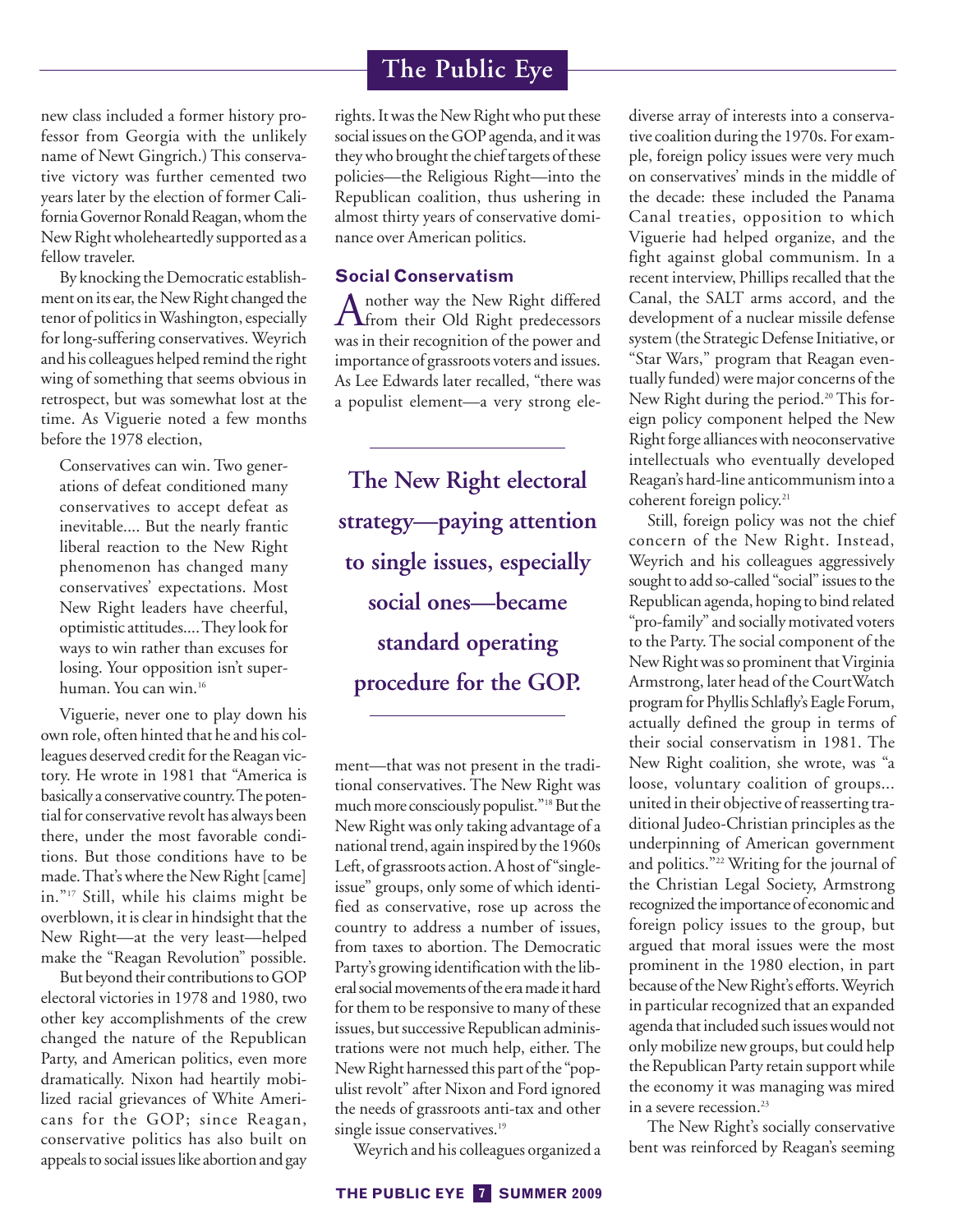reluctance to act on social issues at the beginning of his Presidency. Just a few months after Reagan took office,Viguerie publicly warned that conservatives would not back Reagan in a battle over tax cuts for the wealthy that would supposedly promote economic growth—not because they disagreed with the President's "supply side" tax plan, but because they had other priorities.<sup>24</sup> It appeared to Viguerie that their chief concerns—abortion, opposition to gay rights and the Equal Rights Amendment, abstinence education, and other family issues—were starting to be pushed from the GOP agenda.The New Right saw themselves as spokesmen for pro-family groups in Washington, and accordingly tried to hold the GOP's feet to the fire.

Not all single-issue groups were happy to be incorporated in this fashion. A 1981 *Time* article suggested that some prolife groups, for instance, were troubled by their association with the New Right. Roman Catholic groups particularly were uneasy with the new alliance; while opposing abortion, they opposed many other New Right positions, for instance on the economy.25Thea Rossi Barron, a lobbyist with the Catholic National Right to Life Coalition, left the organization in the late 1970s after it joined the New Right in trying to block the Equal Rights Amendment.The prolife movement needed both conservatives and liberals, Republicans and Democrats, to achieve its goals, Barron argued.26 Still other groups, however, were happy to join up, at least for a time; although she later expressed regrets over the move, Judie Brown's (also largely Roman Catholic) American Life League was a staunch ally of Weyrich throughout the 1980s.27

Besides incorporating single-issue groups into the Republican coalition, the other key innovation of the New Right was its targeting of Christian evangelicals, who had been relatively quiescent since the Scopes trial early in the 20th century. Still, there had been signs of a political awakening among evangelicals as early as the 1950s, and the New Right again was able to take advantage of existing political

trends. In the postwar decades, the political ties of preachers such as Billy Graham helped remind evangelicals of the world of politics, while Graham's friend Richard Nixon made early efforts to court White evangelicals, recognizing their importance to his Southern Strategy of wooing Democrats to the GOP.28 The social causes that spurred the New Right's issue groups also pulled in evangelicals as they became more open to political action. Abortion originally was almost the sole concern of Catholic groups until the anti-abortion book and video production of theologian Francis Schaefer and future Surgeon General C. Everett Koop helped bring the issue to evangelicals in the late 1970s.<sup>29</sup>

**The recent emergence of socially conservative Sarah Palin as one of the faces of the GOP suggests that the influence of the New Right constituency within the Party is only growing.**

Another key moment was the Carter administration's effort to rescind the taxexempt status of Bob Jones University because of its racially discriminatory admission policy (an effort eventually upheld by the U.S. Supreme Court in 1983). The Internal Revenue Service also pursued Goldsboro Christian School, which was founded in 1963 with the idea that the mixing of races violated God's plan. These battles helped trigger a revolt amongWhite Southern evangelicals who maintained separate religious schools that were functionally exclusionary evenwhen technically open to all races.30 Equally importantly, evangelicals were enraged by feminism and its allies in government, as a number of battles over school textbooks, sex education, and the ERA convinced evangelical women and men that feminists were out to dramatically restructure the American family order.<sup>31</sup>

Still, despite all this political commotion, evangelicals were not well organized politically, and nowhere near a solid conservative voting bloc. Many had supported Carter in 1976 due to his avowed evangelical faith and identification as "born again."The New Right, however, hoped to claim evangelicals for its own. Weyrich had been eyeing them as a significant new Republican constituency, and for years had tried to convince Southern preachers of the importance of political action. In 1977 Howard Phillips and Weyrich associate Ed McAteer, a former toothpaste salesman-turned-conservative activist, traveled around the country visiting Christian leaders and preachers, attempting to recruit them to the conservative cause.<sup>32</sup>

But by far the most famous meeting occurred in 1979, when Weyrich led a New Right delegation, including Phillips, McAteer, and another Weyrich associate and preacher, Bob Billings, to the Virginia coast to recruit a well-known Baptist minister to the New Right. Morton Blackwell later described the genesis of the meeting:

We looked at the national politically and theologically conservative leaders, and therewere afew of them, and we identified the one most likely to take the lead.We settled on Jerry Falwell. Paul and others went down there. And of course you know the story, that Paul said, "We think there's a moral majority out there," and Falwell said, "I like that name." Paul asked, "What name?" And Falwell said, "'Moral Majority'—that's the name we'll use."33

The rest is history: the Moral Majority, McAteer's own group, the Religious Roundtable, and other religious associations helped deliver the evangelical vote to Reagan and the GOP. Racially inflected social conservatism became a major com-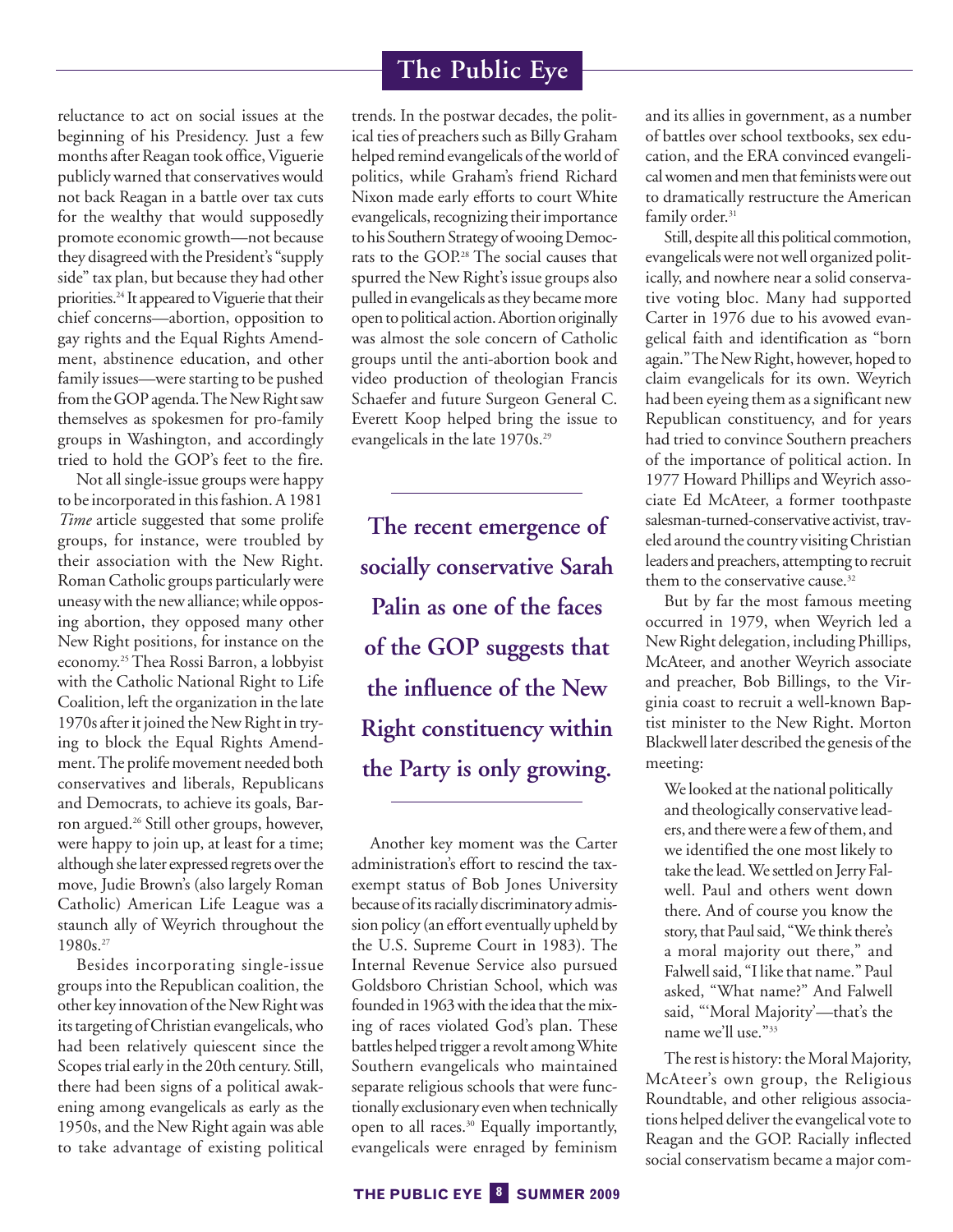ponent of the Republican coalition, propelling conservative Presidential and Congressional candidates to victory in subsequent decades, and ensuring a sharp right turn in American policymaking.The New Right electoral strategy—paying attention to single issues, especially social ones—became standard operating procedure for the GOP.

# **Aftermath and Legacy**

One of the reasons why the New Right is so poorly understood today is that the cofounders fell into obscurity shortly after the Reagan victory. By the end of the 1980s, the leadership group had gone their separate ways; no longer afactor in Republican Party politics, they were eclipsed by their creation, the Religious Right. Their decline was partially a result of individual idiosyncrasies.None of these characteristics were more ironic than Terry Dolan's, as revealedwhen he died of AIDSin 1986; the fundraiser and PAC organizer who had played a direct role in bringing antigay issues onto the Republican agenda was himself a closeted homosexual. Less dramatic, but no less final, was Howard Phillips' eventual break with the Republican Party. Phillips later referred to the early 1980s as "the first of Bush's three terms" due to the prominent role of moderates like James Baker in the early Reagan administration,<sup>34</sup> and used his Taxpayers Party to make his own failed bid for the Presidency in 1996.<sup>35</sup>

But the seeds of the New Right's decline may have had a more structural origin. Without liberals in government to attack and defeat, what was the point of the New Right? As Lee Edwards later observed,

They were more a political movement than a philosophical movement. Their goal was to elect conservatives to the House and Senate.They did that in 1978, and then again in 1980.They knocked off 10 or 12 prominent liberal Senators. You elect Reagan in 1980. You've achieved your goals: now what's your raison d'etre? So they become a critic.<sup>36</sup>

Indeed, Richard Viguerie has become

# **The Public Eye**



one of the Republican Party's most vocal critics on the Right. In response to a 2006 Viguerie op-ed critical of then-President Bush, conservative columnist Bob Novak carped that "Reagan had been president only seven days when Viguerie compared him to Jimmy Carter, based on his Cabinet selections."37Novak should have done somemore research; according to the*Washington Post,*Viguerie and Dolan were complaining even earlier—barely *two weeks* after Reagan's election.<sup>38</sup> Viguerie actually foresaw his problematic relationship with the GOP even before the 1980 election. In a *Washington Post* article from October of that year, he warned that conservatives would likely be stronger if Carter won the election: "The New Right couldn't get together when someone whom we perceived to be one of ours—like Nixon or Ford—was in office."39

Some twenty-five years after Reagan's victory, Weyrich took a less belligerent approach to the fading of the New Right, seeing it as a necessary outgrowth of political success. "It is axiomatic," he noted, "that when an administration comes into power, it is going to absorb many of the people who brought it to power."40 He may have been thinking here of Morton Blackwell, who joined the Reagan Administration as a liaison to conservative groups like the New Right's Conservative Caucus and Moral Majority. And even as this particular New Right grouping fell by the wayside, Blackwell and especially Weyrich remained plugged in to conservative and Republican networks, and new groups carried the work forward creating grassroots pressure in the GOP. Weyrich created still more conservative organizations, including the semisecretive umbrella group, the Council on National Policy, which Blackwell headed for most of the 1990s. As of this writing, Blackwell continues to run the Leadership Institute, a Washington-based training program for conservative student activists and political operatives. And Weyrich's weekly coalition meetings of various activists were almost mandatory for Washington conservatives up until his death last year.<sup>41</sup> Similar leaders may yet emerge.

While the New Right's Moral Majority was relatively short-lived, lasting only until 1989, it soon gave way to Pat Robertson's Christian Coalition, today's Family Research Council, and other Christian political groups, as well as the GOP's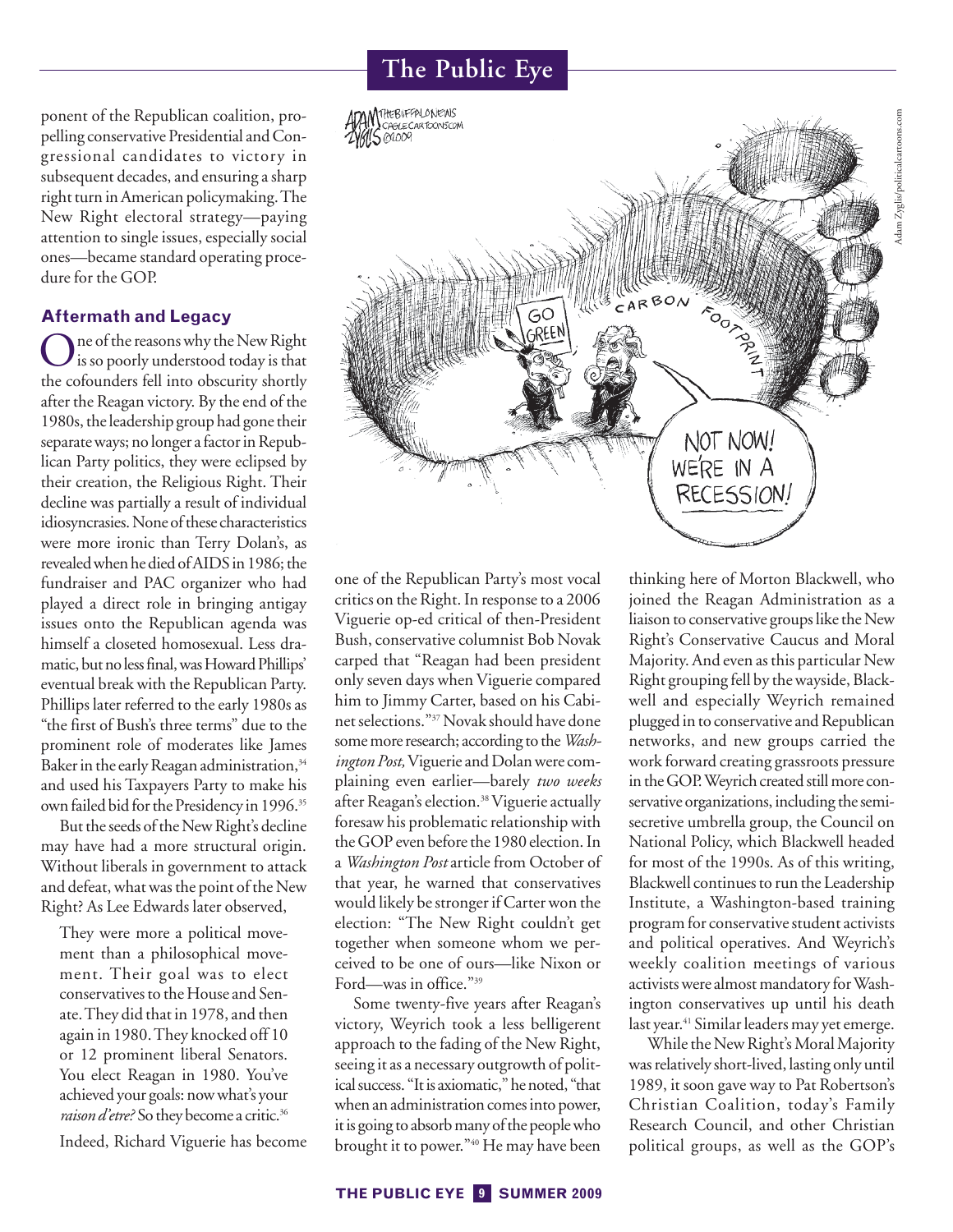decades-long habit of at least paying lip service to social conservatism (while mostly advancing their economic agenda). And the alliance has even paid some dividends on social policy issues; social conservatives may be unhappy about progress on overturning*Roe v.Wade,* but they have the "partial birth" ban, the Hyde Amendment, and restrictions on international family planning (although the "global gag rule" has been repealed under Democratic administrations, including Obama's). Plus evangelical and other groups have brought onto their own agenda some of the economic issues dear to Republicans, including tax cuts and social security reform.<sup>42</sup> Before the New Right brought social issues into Republican politics, traditionalists were much more wary of trying to seize governmental power. By arguing for political action on issues like abortion, school prayer, and creationism, the New Right helped make activist traditionalism a reality. The New Right's influence helped mold the GOP in other ways. The influx of Christian conservatives helped drive moderates out of the party; prochoice feminists, for example, were still part of the GOP's "big tent" during the 1990s, but were eventually pushed out or silenced.<sup>43</sup>

The Christian Right is now firmly entrenched in the GOP coalition, and we have the New Right to thank. The recent emergence of socially conservative Sarah Palin as one of the faces of the GOP suggests that the influence of the New Right constituency within the Party is only growing. Even as prospects for electoral success seem uncertain at best, the New Right's hold on GOP politics seems secure. The danger for Republicans is that with the New Right leaders gone or marginalized, no one may be left to remind the GOP that more is needed than simply anger and issues; instead, strategy and political savvy will carry the day. Are a new generation of leaders—a "new New Right"—ready to take the lead? So far, no one has stepped forward, but only time will tell. ■

### **End Notes**

- <sup>1</sup> A *Newsweek* article in 1981 included author George Gilder, whose arguments against feminism and welfare were influential in conservative circles. But Gilder had little if any actual contact with New Right activists, operating more as an independent public intellectual. See "Who's Who on the Right," *Newsweek*, February 2, 1981.
- <sup>2</sup> Phyllis Schlafly interview with the author, November 21, 2006.
- <sup>3</sup> Morton Blackwell interview with the author, December 13, 2006.
- <sup>4</sup> E.J. Dionne, Jr, "Spotlight: The Mail-Order Campaigners," *New York Times,* September 7, 1980.
- <sup>5</sup> Booknotes, interview with Richard Viguerie; broadcast September 5, 2004 (transcript available at http://www.booknotes.org/Transcript/?ProgramID=1796 , accessed March 15, 2009).
- <sup>6</sup> Blackwell interview with author.
- <sup>7</sup> Gillian Peele, *Revival and Reaction: The Right in Contemporary America* (Oxford: Clarendon, 1984), p. 54.
- <sup>8</sup> Blackwell interview with author.
- <sup>9</sup> Richard A.Viguerie,*The New Right: We're Ready to Lead,* revised ed., (Falls Church, VA: The Viguerie Company, 1981).
- <sup>10</sup> Richard Viguerie, "The New Right: A Definition," The *New Right Report,* April 28, 1978.
- <sup>11</sup> Richard Boeth, Michael J. Sniffen, James Doyle, and Elaine Sciolino, "The New Activists," *Newsweek,* November 7, 1977.
- <sup>12</sup> Abby Scher, "Book Review: *Phyllis Schlafly and Grassroots Conservatism: AWoman's Crusade," Public Eye,* Summer 2006. *http://www.publiceye.org/magazine/v20n2/ scher\_review.html*
- <sup>13</sup> Veteran political operative Bill Rusher attempted to build such a third party in a failed effort to entice Reagan to run against Ford in 1976; seeWilliam A. Rusher, *TheMaking of the NewMajority Party*(New York: Sheed and Ward, 1975).
- <sup>14</sup> "The New Right Network: 'For a Broader Constituency,'" *Washington Post*, January 29, 1978.
- <sup>15</sup> Leslie Bennetts, "Conservatives Join on Social Concerns," *New York Times,* July 30, 1980.
- <sup>16</sup> Viguerie, 1978.
- <sup>17</sup> Viguerie, 1981.
- <sup>18</sup> Lee Edwards interview with author, November 28, 2006.
- <sup>19</sup> Robert Muccigrosso, *Basic History of American Conservatism* (Malabar, Florida: Krieger, 2001).
- <sup>20</sup> Howard Phillips interview with the author, October 2, 2006.
- <sup>21</sup> See Greg Grandin, *Empire'sWorkshop: Latin America, the United States, and the Rise of the New Imperialism* (New York: Metropolitan, 2006); Jerome L. Himmelstein, To the Right: The Transformation of American Conservatism (Berkeley: University of California Press, 1990).
- $\mathrm{^{22}V}$ irginia Armstrong, "In Defense of the 'New Right, " *Christian Legal Society Quarterly* 3, no. 1&2 (1981).
- <sup>23</sup> Peele, p. 71.
- <sup>24</sup> Richard J.Cattani, "GOP Right Posts Watch on Reagan Orthodoxy,"*Christian ScienceMonitor,*March 16, 1981.
- <sup>25</sup> Walter Isaacson, "The BattleOver Abortion,"*Time,*April 6, 1981.
- <sup>26</sup> Jon Margolis, "Should it be Called 'Life for the Right?'", *Chicago Tribune,* 1979.
- <sup>27</sup> Judie Brown interview with author.
- <sup>28</sup> William Martin, *With God On Our Side: The Rise of the Religious Right in America* (New York: Broadway 1996), p. 99.
- <sup>29</sup> Richard Land, "Francis Schaeffer and C. Everett Koop's Invaluable Impact on Pro-Life Evangelicalism,"*National Right to Life News,* January 2003.
- <sup>30</sup> When the U.S. Supreme Court found against Bob Jones, it also found against Goldsboro Christian School in a companion case. Also see Randall Balmer,*Thy Kingdom Come: How the Religious Right Distorts the Faith and Threatens America* (New York: Basic, 2006) chapter 1.
- <sup>31</sup> See Richard J.Meagher, "Backlash: Race, Sexuality, and American Conservatism," *Polity*(April 2009), pp. 256– 266.
- <sup>32</sup> Phillips interview with author.
- <sup>33</sup> Blackwell interview with author.
- <sup>34</sup> Craige McMillan, "The Last Honorable Politician?", *WorldNetDaily,* October 29, 1998 (available at http://www.worldnetdaily.com/news/article.asp? ARTICLE\_ID=19259, accessed March 15, 2009).
- <sup>35</sup> Weyrich described his friend in this way: "The problem with Howard, and I love him dearly, is that he is one of those people who believes in the perfect; and, in that sense, defeats the good. And we cannot have perfection on this earth" (interview with author).
- <sup>36</sup> Interview with author.
- <sup>37</sup> Robert Novak, "Arnold's No-New-Taxes Pledge in Jeopardy," *Human Events,* May 27, 2006 (available at http://www.humanevents.com/article.php?id=15188, accessed March 15, 2009).
- <sup>38</sup> Nicholas Lemann, "The New Right: Apprehensions About Reagan's Supporting Cast," *Washington Post,* November 19, 1980.
- <sup>39</sup> Marjorie Hyer, "Viguerie Sets a Deadline for the New Right," *Washington Post,* October 24, 1980.
- <sup>40</sup> Weyrich interview with author.
- <sup>41</sup> Newt Gingrich, Dick Armey, and Tom Delay worked out the details of what would become the Contract for America atWeyrich's "Conservative Opportunity Luncheons" in the 1980s; see Susanna Monroney, "Laying the Right Foundations," *Rutherford,* December 1995.
- <sup>42</sup> Richard J. Meagher. "Tax Revolt as a Family Value: How the Christian Right Is Becoming a Free Market Champion," *Public Eye,* Winter 2006.
- <sup>43</sup> Tanya Melich, *The Republican War Against Women: An Insider's Report from Behind the Lines* (New York: Bantam, 1996).

# **BIGHT WEB**

Visit Right Web for profiles of the individuals and organizations promoting a militarist U.S. foreign policy, especially in the Middle East.

**http://rightweb.irc-online.org**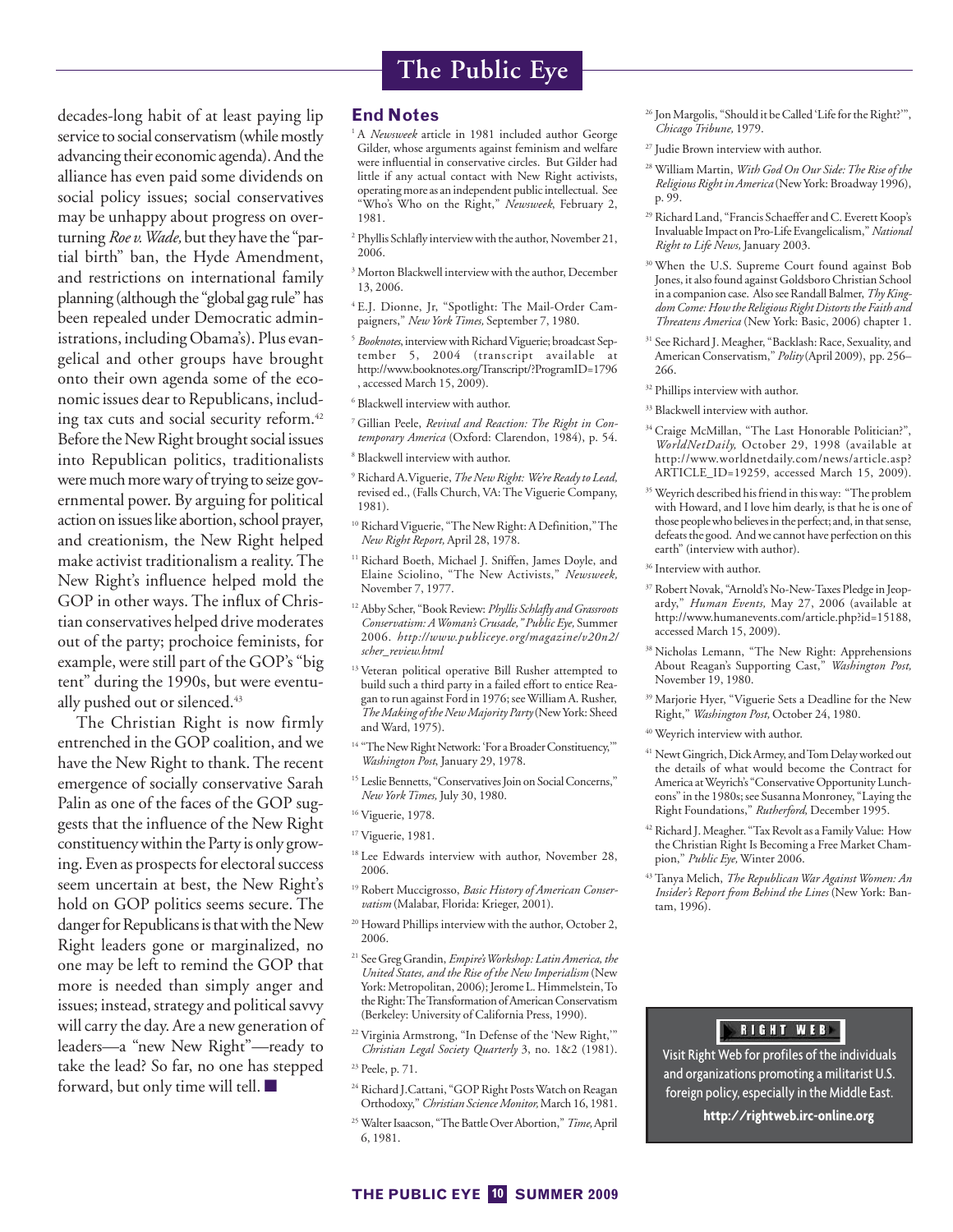**MOVEMENTS TO MOSQUES** *continued from page 1*

The news that Monteilh not only infiltrated the Irvine mosque but mosques across Orange, Riverside and Los Angeles counties came out during a bail hearing for Ahmadullah Niazi.1 Niazi, an Afghan native and U.S. citizen, was up on charges that he had lied about ties to terrorist groups on immigration applications, because he did not disclose that his brotherin-law was Osama bin Laden's bodyguard, and that he traveled to Pakistan in 2005 where he allegedly met with a terrorist.

Posing as a new convert, Monteilh arrived at the Irvine Islamic Center in 2006 wearing robes and a long beard, using the name Farouk Aziz. Monteilh had a long rap sheet and had served 16 months in state prison on two grand-theft charges. But he found new friends in government in his new role. FBI Special Agent Thomas J. Ropel III testified that Monteilh recorded Niazi on multiple occasions, talking about blowing up buildings, sending money to the mujahedeen, and acquiring weapons, although the government has not charged Niazi with terrorism. Niazi is said to have refused to become an FBI informant after he complained to the agency about Monteilh.<sup>2</sup>

We don't yet know if Monteilh's talk of *jihad* egged Niazi on. Was he an *agent provocateur,* like the two well-paid FBI informants in the 2006 SearsTower terror plot, supposedly concocted by men from Miami's deeply impoverished and predominantly black Liberty City neighborhood? After two hung juries, in May a third jury finally convicted five out of the six defendants for planning to blow up the Chicago landmark. The *New York Times* quoted a law professor as saying, "It goes to show that if you try it enough times, you'll eventually find a jury that will convict on very little evidence." Previous juries viewed the FBI informant posing as a member of al Qaeda as the driving force

*Thomas Cincotta is civil liberties program director of Political Research Associates and a member of the* Public Eye*editorial board. His blog,* Liberty Beat*, tracking repression can be read at www.publiceye.org.*

# **The Public Eye**

behind the plot. Despite paying informants over \$130,000, the FBI produced no evidence of explosives, weapons or blueprints, only a videotape of defendants pledging an "oath" to al Qaeda, recorded in a warehouse wired by the FBI.The defendants are petitioning for a new trial.

Since the government's use of secret informants is increasingly visible, in mosques and in an array of activist networks, so too are questions about whether the spies instigated events and infringed on people's constitutionally protected rights to free speech, association, and privacy.

In a dozen or so cases exposed within the last few years, informants facilitated bomb-

**Informants don't just observe and collect data. They make things happen.**

making, provided logistical support, cajoled others with provocative language, and goaded people to break the law. Not every informant can be blamed for provoking illegal activity, and entrapment is a difficult thing to prove. Targets of surveillance do often plan or commit crimes: witness the five men sentenced to life terms in April 2009 for their role in plotting an armed assault on Fort Dix in New Jersey. Yet, even in that case, informants played key roles in planning those crimes.

By and large, evidence shows informants do not merely observe and collect data. They make things happen. Their mere presence creates distrust and conflict, making them an efficient tool of repression that in recent years has affected broad, predominantly Muslim communities in the United States, as well as left-wing activists. Informants can cause confusion and dissatisfaction among members of groups and communities they infiltrate, discrediting leaders, and fostering factionalism as people wonder if any of their colleagues are spies. Their handlers' structure of incentives—raises, promotions, transfers, financial rewards, waived jail time—creates a system where informants consciously or subconsciously create and then destroy terrorist threats that would not otherwise exist.These pressures can push them from passive observer to aggressive actor, with serious consequences for constitutionally protected free speech. Another unplanned result: government loses legitimacy and support in the eyes of targeted communities, if they feel they have been manipulated.

Today's informants carry the same disruptive potential as their counterparts in the FBI's 1960s-era counterintelligence program (COINTELPRO), which aimed "to expose, disrupt, and otherwise neutralize the New Left organizations, their leadership and adherents."3Today's agents are shrugging off constraints placed on them in 1976, after the program's illegal break-ins, assassinations, and dirty tricks against civil rights, antiwar and other activists were exposed. Following highprofile investigations, Congress limited the Bureau to investigating activists they believed were about to be, or were actually engaged in, criminal activity.4

But in the post-9/11 environment, intelligence gathering is driven by a theory of preventive policing: in order to anticipate the next terror attack, authorities need to track legal activities – much like the "pre-crime" units depicted in the film *Minority Report*. Pre-emptive policing dovetails with a police-promoted belief that "radicalization" is a key cause of violent extremism.<sup>5</sup>

This emphasis on prevention and radicalization blurs the distinction between thought and action by specifying ideological orientation as grounds for suspicion. It justifies investigating anyone or any group identified as fostering "subversive" ideas. It focuses not on crime, but on the possibility that a crime might be committed at some future date. This entire approach conflicts with the democratic notion—enshrined in the Constitution and numerous SupremeCourt decisions—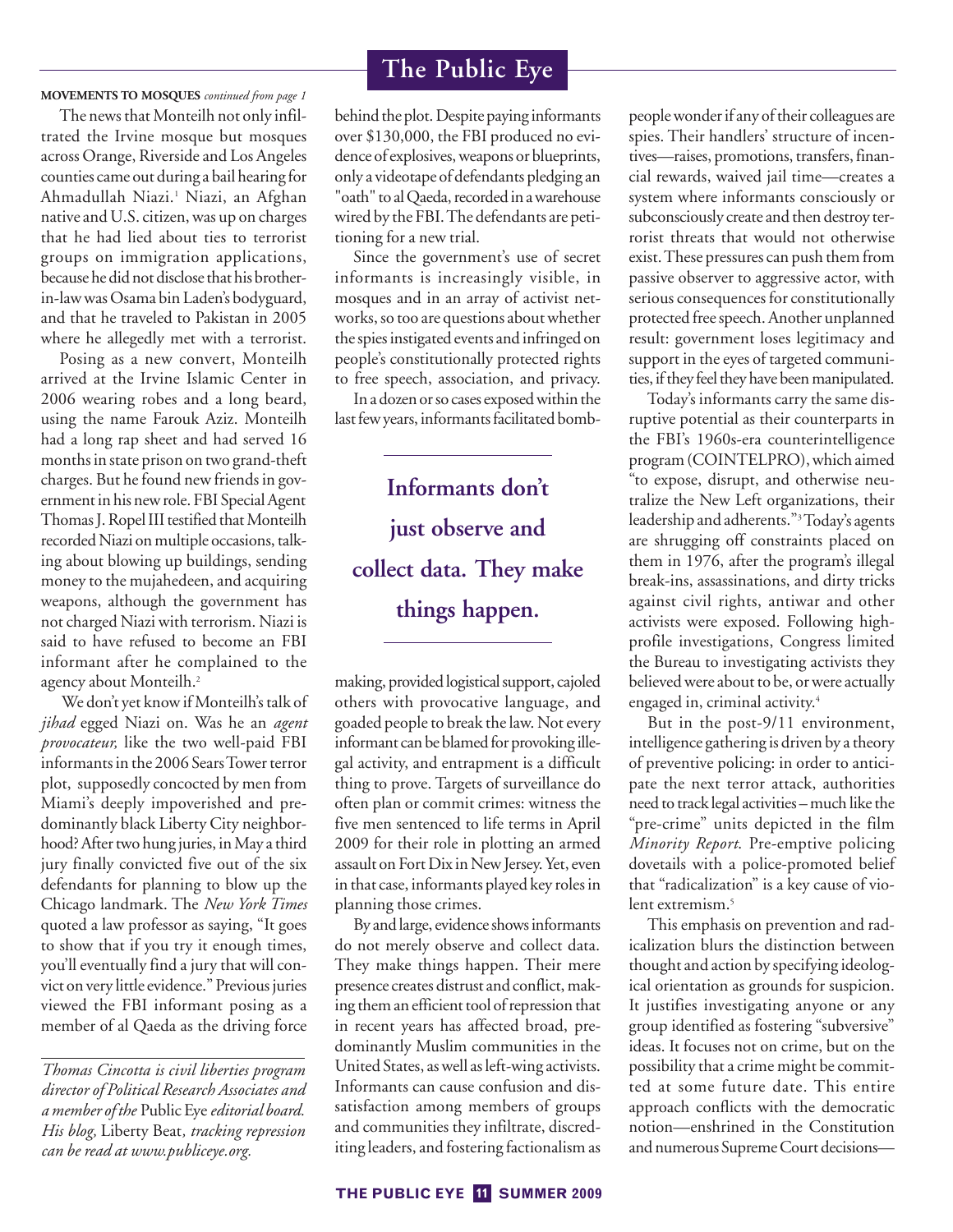that government may not inquire into or restrict thought and speech.

Attorney General Eric Holder has not stated whether he will revisit lax Bush-era guidelines (see box). Despite the availability of alternative, less constitutionally "iffy" investigative techniques, the use of informants appears to remain afavorite tactic—not only of the FBI, but, as we know from 2008's political conventions, local police as well.

## *Agents Provocateurs* **at the RNC**

Few civil liberties advocates were sur-prised when they learned police had deployed informants before and during the 2008 Republican National Convention in St. Paul, Minnesota. Both the FBI and the Ramsey County Sheriff's Department dispatched informants to spy on protest organizations. Their efforts eventually led to the arrest of eight activists prior to the convention on charges of conspiring to commit illegal acts.While the county prosecutor dropped terrorism charges against them in early April, the RNC 8 still face felony conspiracy charges that they promoted riot and property destruction in an effort to "shut the city down." The trial is expected to begin in September 2009.<sup>6</sup> But activists and civil libertarians have already learned about tactics that cause grave concern about the protection of free speech rights.

The spies filed about a thousand pages of reports for an investigation that cost \$300,000 to the county alone.<sup>7</sup> The sheriff's three undercover operatives are notable for their diversity: a female narcotics officer in her 50s, a 20-something female jail guard, and a headstrong muscular guy looking to be pushing 30.

Marilyn Hedstrom, the narcotics officer, introduced herself to anarchists as "Norma Jean Johnson" in August, 2007, telling activists she had issues with Bush and the Iraq war.<sup>8</sup> She cooked meals, ran errands,worked the security detail, and represented the organization at gatherings.Her reports show no talk of property damage or even protests at meetings she attended, but much discussion of internal strains, gripes, and names of activists.

Informant Rachel Nieting, a guard in the county jail, accompanied Hedstrom posing as her niece, but did not fit in. Com-

## **CHANGES IN JUSTICE DEPARTMENT GUIDELINES NEEDED**

Today many of the abuses of COINTELPRO are no longer illegal. Break-ins, wiretaps, and mail covers have been supplanted by national security letters and "sneak and peak" searches, authorized under the USA Patriot Act enacted after 9/11. The danger of these intrusions to privacy and free speech is magnified by the expansion of the domestic security apparatus. The fruits of surveillance can flow rapidly through 70 state intelligence fusion centers, channeling information across jurisdictions from local police to national security agencies.

The election of Barack Obama does not portend a sea change in domestic intelligence policy. There are no signs that his administration is rolling back definitions of terrorism stretched to encompass acts of nonviolent civil disobedience.<sup>39</sup> FBI Director Mueller, who serves a ten-year term, worked with former Attorney General Mukasey to issue new Guidelines for Domestic Operations in 2008 that:

- Authorize agents to attend meetings of a religious or political nature without any suspicion of criminal or terrorist activity;
- Decrease internal supervision and coordination at various stages of investigation;
- Expand the scope and duration of preliminary inquiries that turn up nothing;
- Permit agents to misrepresent themselves and conduct "pretext interviews" to elicit information; and
- Encourage the use of more intrusive techniques with no sense of prioritization.<sup>40</sup>

plete with a fake Facebook page under the alias "Amanda," Nieting did not gain the same level of acceptance from the anarchists as Hedstrom had, and dropped out. Hedstrom covered for "Amanda," explaining that she found a new boyfriend.

In their various roles, undercover agents can seriously distort the life of a social movement, as sociologist Gary Marx has argued.9 Hedstrom and Nieting's participation made the organization seem larger and more inclusive. Nieting wrote that she and Hedstrom were the only two women to join Karen Redleaf at a women's caucus. Redleaf, a committee member, talked about how disconnected shefelt and said was only coming to Sunday meetings because "Norma Jean" was there.<sup>10</sup>

The third informant, Chris Dugger, had tattoos and resembled a biker. He portrayed himself as participating in a radical movement for the first time. Still, he was accused by another member of being a cop. Denying the charge that he was an informer, Dugger became visibly emotional, wiping his eyes, blowing his nose, and telling the group how bad he felt. He must have been convincing, since two of the anarchists later told him "a cop would have just walked away and never returned and wouldn't cry."

By August, 2008, Dugger reportedly urged one anarchist to suspect another of being an informer. This highly disruptive practice, known as "snitch-jacketing," was a common tactic of COINTELPRO operatives. Snitch-jacketing not only stirs distrust, but can also provoke violence. For his efforts, Dugger's handlers won him a job in the county jail.

The FBI's informant, Andrew Darst, infiltrated the "action faction" having been first seen in anarchist circles three years before. He became active in committee meetings of the RNC Welcoming Committee and reported on events held by other, nonanarchist organizations. Not only did he record meetings, his apartment in Minneapolis was wired for audio and video recording.<sup>11</sup> In March, 2009, Darst pled guilty to two counts of misdemeanor assault and one count of property damage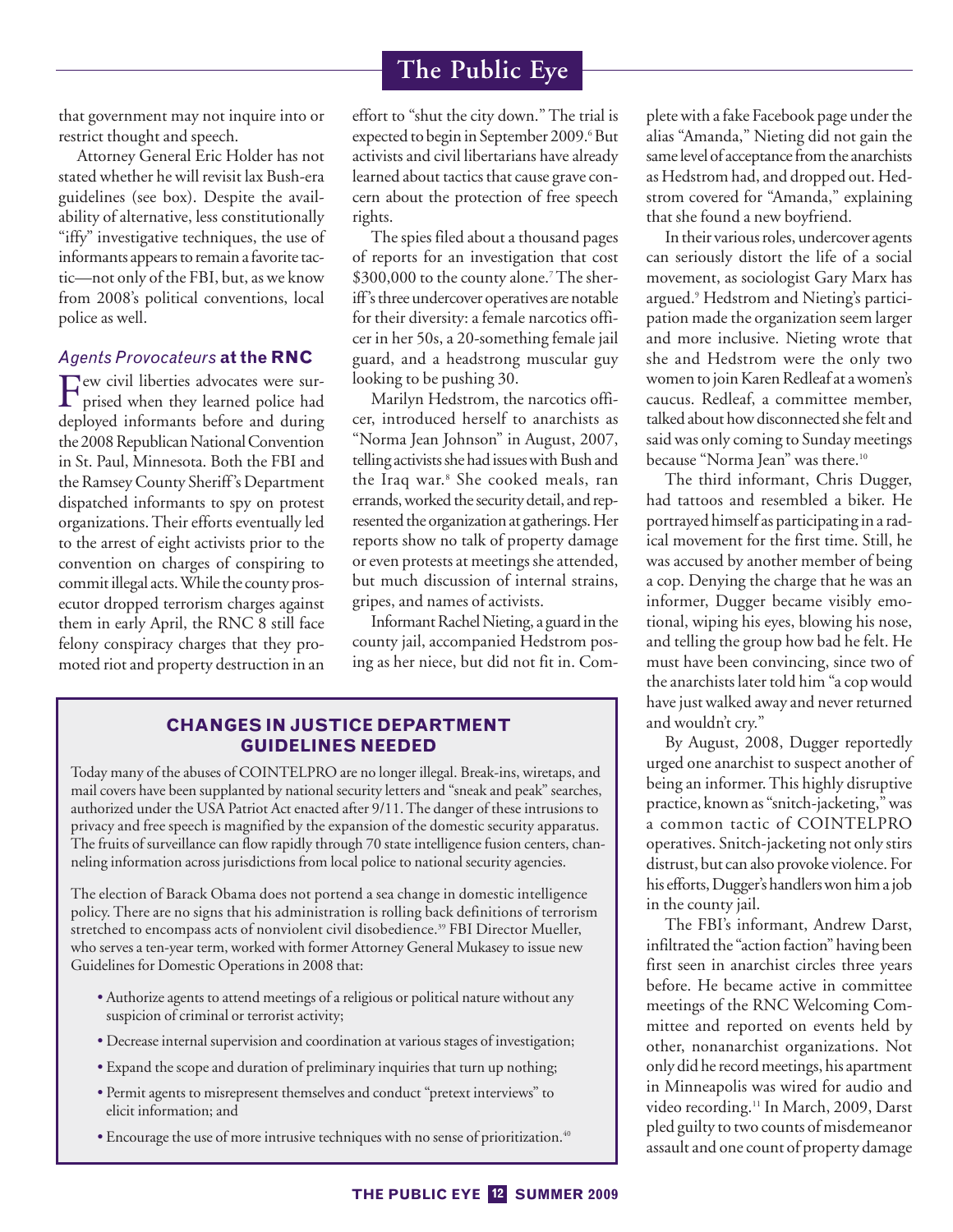after breaking into a house by ripping the door offits hinges, confronting hiswife, and striking two men present.

But this Minnesota-based spy was not the only person the FBI deployed to track people planning to protest the RNC.The example of Brandon Darby, a magnetic, discontented Texas activist, reveals how easily the fuzzy line between informer and instigator can be crossed.

# **The Darby Case**

For eighteen months before the 2008<br>RNC, the FBI paid more than \$11,000 to Darby, a gun-toting, outspoken Texas radical, to spy on fellow activists in Austin and then St. Paul. Darby was a charismatic leader with a reputation for defying authority who infiltrated the Austin Affinity Group for the FBI after becoming disgruntledwith anarchist tactics.Government infiltration by a respected leader, handled by an FBI agent untrained in handling informants, presented the perfect setting for an *agent provocateur* to thrive.

Darby's deep involvement illustrates the pressures inherent in the informant's role. Informants must choose between being passive observers who yield sparse information and wield little influence, or more active participants who produce better information, but also affect what happens more directly—raising the risk of possible complicity and entrapment.

On the eve of the convention, two activists underDarby's surveillance, 22-year old David McKay and 23-year-old Bradley Crowder, concocted eight Molotov cocktails and stored them in a basement. Crowder pled guilty in the fall of 2008, but McKay's case went to trial. The jury split evenly on the issue of whether Darby, the elder turncoat, had entrapped him. McKay eventually pled guilty before his second trial began, saying he would have made the Molotov cocktails even without Darby's encouragement. But the question remains: Were the two men egged on by the charismatic Darby?

Darby was a self-identified revolutionary who slept with a gun under his pillow, according to friends. In the aftermath of



Hurricane Katrina, he took an AK-47 and a handgun to New Orleans to help rescue an old friend in a neighborhood inundated by muddy water andWhite militias. He was a leader of the Common Ground relief effort in New Orleans and a member of the Austin activist community for more

**The government loses support among targeted communities if they feel they have been manipulated by the use of secret informants.**

than ten years. Friends in New Orleans say he openly supported the use of firebombing as a tactic.

Given the need for informants to observe rather than lead, it is curious that the FBI found someone like Darby suitable for the task. Guidelines require the Bureau to evaluate the potential informer's motivation, dangerousness, and the extent to which the FBI can ensure that the information gathered is related to criminal matters. The guidelines do not address the potential for provocation per se, but FBI Agent Timothy Sellers said he cautioned Darby not to take a leading role.<sup>12</sup>

Sellers charged Darby with spying on a range of Austin-area activists, particularly the Austin Affinity Group.13 Darby gathered information on a number of people engaged in lawful activism, including some who had no plans to attend the Republican Convention. He described meetings with his affinity group and people in Austin, Minneapolis, and St. Paul for the FBI. At times he wore recording devices, including a transmitter embedded in his belt. Four months before the RNC, he went to Minnesota and provided detailed narratives to authorities on meetings with activists from New York, San Francisco, Montana, and elsewhere.<sup>14</sup>

"The wider net cast by Darby in his information gathering shows that he was part of an FBI campaign to suppress political dissent and activism," saidWill Potter, a journalist with the alternative press. "By gathering information on law-abiding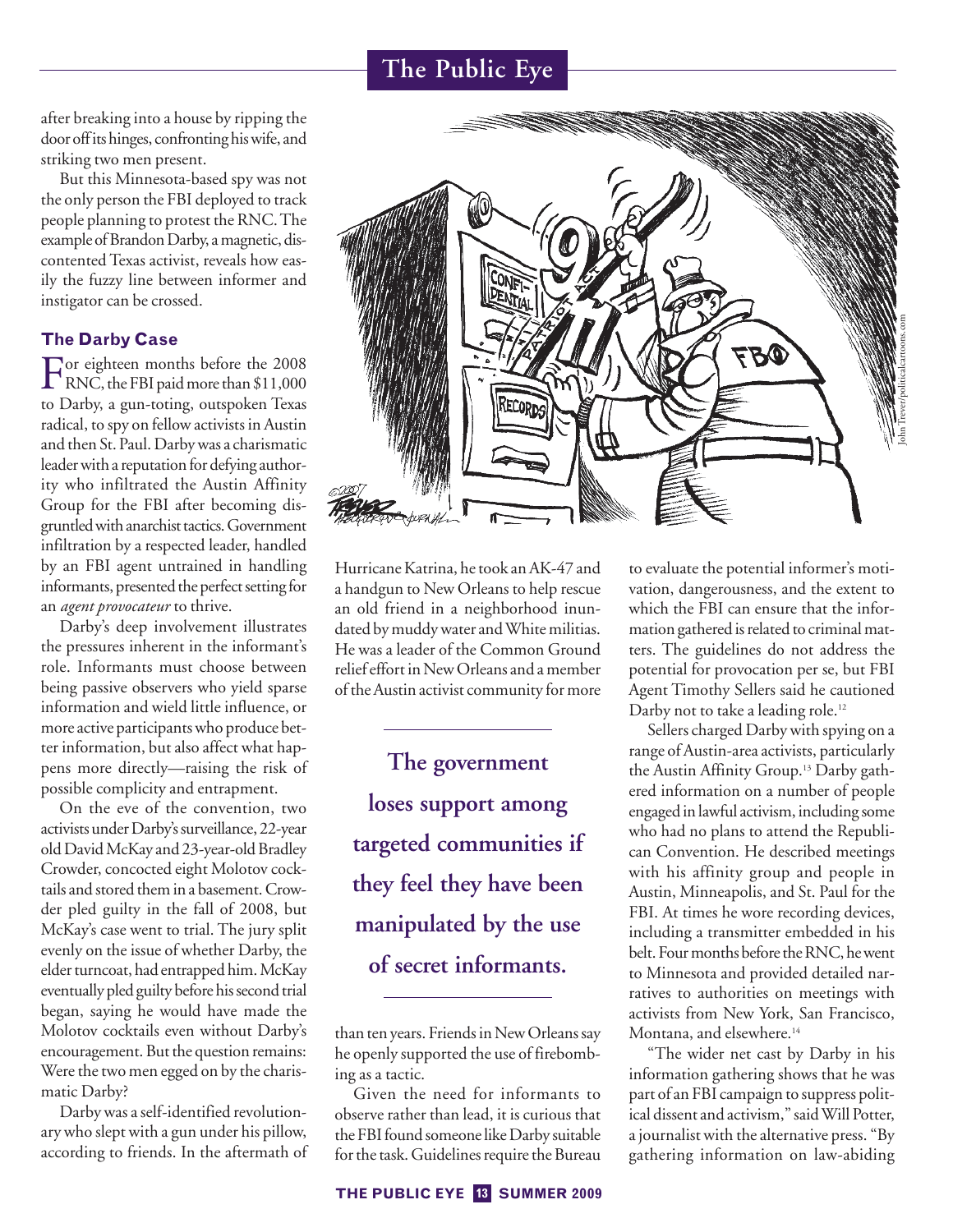activists and then defending his actions as stopping violence, Darby contributes to the public perception that political dissent is criminal, which has a chilling effect on free speech."<sup>15</sup>

Sociologist Gary T. Marx's study of *agents provocateurs* and informants suggests that the nature of informing may lead the informer beyond his or her assigned task, particularly when the motivation is personal or ideological. In his study, Marx identifies the potential motives of informants, including patriotism, coercion, financial reward, disaffection with activists, double agents who want to assist the movement, converts who lose their zeal, and provocateurs who find success in the role by exceeding their mandate.<sup>16</sup>

After returning from a trip to Venezuela, Darby said, he began to see major problems with "violent elements" of the movement and actions being planned by the RNC Welcoming Committee. Explaining his motivation to work for the FBI, he said he merely wanted to protect the Republicans' right to participate in the political process.

Ideological motives may produce poor information, says Marx. Disgruntled informants tend to exaggerate or even lie: "There is no limit to which people will go to get even for a real or imagined wrong."<sup>17</sup> Darby shared his employers' assumptions that anarchists were determined to use violence. "Such agents may thus feel free to encourage activists to take violent action or to report false information. They may feel that the group poses such a severe threat that any means (even lying to superiors) are necessary to destroy it," warns Marx.<sup>18</sup>

The FBI did not require Darby to shed his revolutionary fervor. Militant language and a reckless temperament remained part of his public persona. According to Lisa Fithian, who worked with Darby for a number of years, "Brandon was always provoking discord and aggression, in the antiwar movement in Austin in 2003, in protests in Houston against Halliburton, and in disaster relief at Common Ground in New Orleans."<sup>19</sup> At his first meeting with

McKay and Crowder, he said, "I'm going to shut this f..ker down" and "any group I go with will be successful." Darby lambasted the two for looking like a bunch of "tofu-eaters" who needed to "start eating meat and bulk up" so they could fight.20 In fact, he trained them in martial arts.

There was no reason for Darby to tone down his rhetoric as an informant, although

**Disgruntled informants tend to exaggerate or even lie, producing poor information.**

such language could inspire illegal action by younger colleagues. The informant's secret status frees him or her from the constraints with which more prudent activists contend. Just as Monteilh championed violent jihad, Darby could express militancy without fear of reprisal. As Frank Donner observed, "the infiltrator's secret knowledge that he alone in the group is immunefrom accountability for his acts dissolves all restraints on his zeal."21

One of Darby's big moments came after the FBI seized shields that the affinity group made to use in blocking streets during the Republican Convention. Darby told McKay, "We're not going to take this lying down. You've got to do something about it." The next night, McKay and Crowder bought materials for Molotov cocktails. Darby claims that he urged restraint. When McKay considered hurling the Molotov cocktails at police cars parked at a station, Darby texted him, "It's your call. I support you making whatever choice you are comfortable with. Be proud of yourself for your work and take a chill." When McKay suggested that there were too many police around, Darby texted, "it's all good, sometimes it's best to fight another day…—it's ok, I'll support you."

Although Darby wore a wire to transmit his conversation with McKay about the Molotov cocktails, FBI agents took notes but made no recording.This raised suspicion among jurors that Darby had crossed the line from surveillance to provocation.

## **Informers and MuslimAmericans**

Informers generate suspicion deep into the<br>communities under surveillance. "What Informers generate suspicion deep into the these guys have done is create an environment where every person begins to suspect the other and with the infighting and inward suspicion, the community becomes its own victim," said Shakeel Syed, executive director of the Islamic Shura Council in southern California.

Across the country in New Jersey, two FBI informers helped lead the five Duka brothers down a similar path, ending with their sentencing on April 28, 2009 for conspiracy to commit terrorism.<sup>22</sup> Authorities opened the Fort Dix file in 2006 after a Circuit City clerk showed police a video the brothers asked him to convert to DVD.

# **WHO IS ANNA?**

"Anna" was an FBI informant for two years, who came to activists' attention at a Fort Lauderdale protest of the Organization of American States (OAS) meeting in June, 2005. Ray Del Papa watched her, dressed as a medic with a red cross on her shirt and bag, directing young people to sit down in the street directly in front of a line of police in riot gear, using provocative language even though organizers had decided against sit-ins.41 They had not counted on an informer in their midst. Anna went on to sleep with a young anarchist who was eventually given a prison sentence of 19 years and seven months for conspiring to sabotage a U.S. Forest Service genetics tree lab and nearby fish hatchery in Rancho Cordova, California. Juror statements that they felt unfairly hemmed in by the judge's instructions on whether the anarchist, Eric McDavid, was "predisposed" to commit the crime before meeting the informant; that now forms some of the basis of his appeal.<sup>42</sup>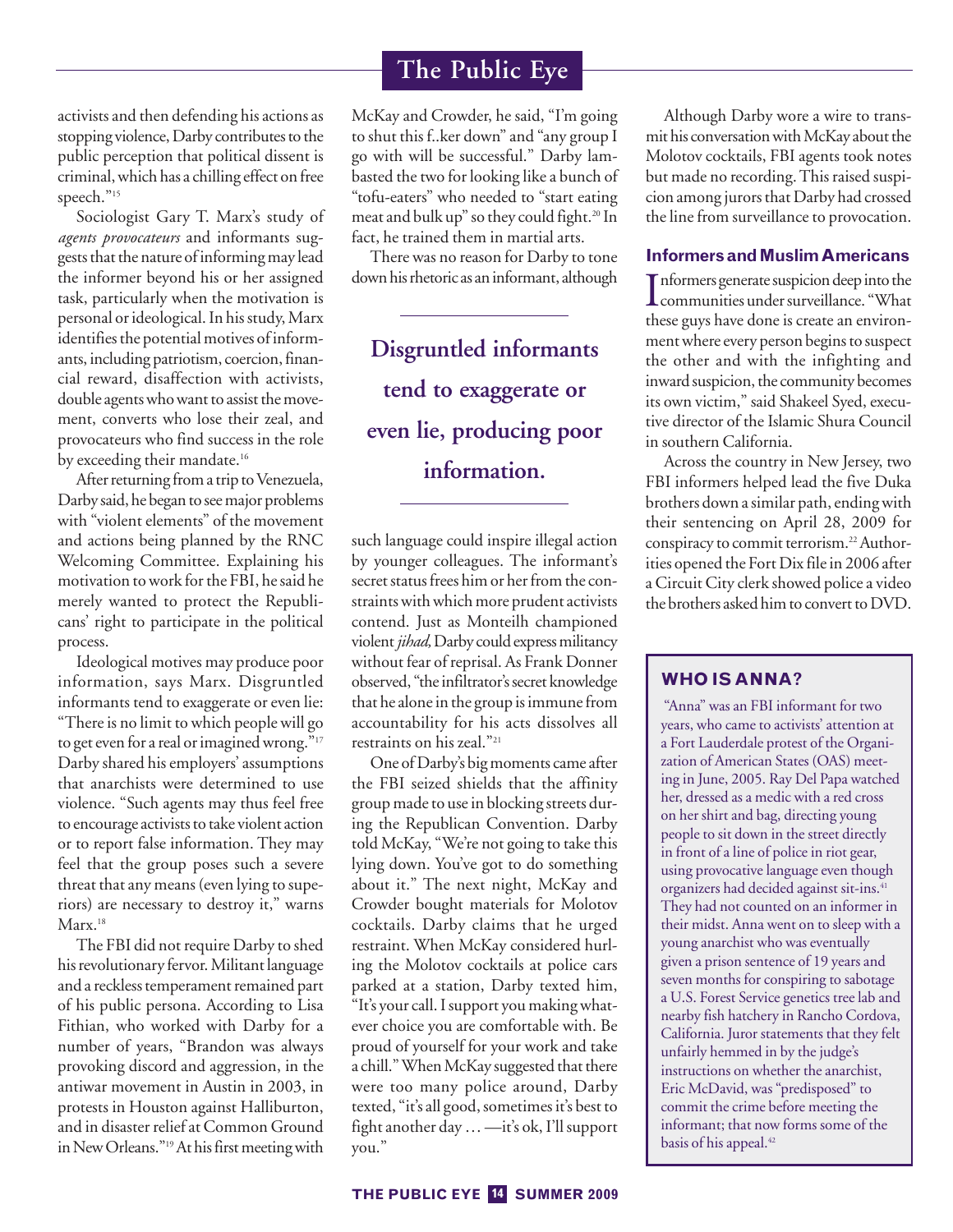On the video, camouflaged, bearded men shot semi-automatic weapons at a shooting range in the Poconos, where the defendants played paintball, skied, rode horses, and played videogames with their male buddies.On tape, themen shouted "Allahu Akbar," meaning "God is Great." Thinking the weapons were automatic, the clerk phoned police. In the eyes of the FBI, these were gun fanatics taping a training video or training for *jihad.* Had they not been Albanian Americans, the shooters' bravado might not have raised suspicion. But in the post-9/11 world, the video offered cause for investigation.<sup>23</sup>

Rather than interview the brothers, or merely monitor them—investigative options that seem old hat in the informer age—the FBI dispatched two untrained civilians to ingratiate themselves with the men in the video. The first informer, Mahmoud Omar, was a convicted felon who entered the United States illegally in 1992 and faced fraud charges.The FBI told him they would clear his debts and help him obtain legal residence, and paid him \$238,000 for his undercover work. The second informant, Besnik Bakalli, received \$13,000 from the FBI, immigration assistance, and pardon for an old shooting charge from Albania.

Informant Omar was the apparent leader of any plot against Fort Dix. He organized "reconnaissance missions" in which he drove Mohamed Shnewer around potential targets while he railed against the United States. Omar stoked Shnewer's fire, although he claimed during the trial that he was just trying to fit in. But Shnewer took the bait. On August 1, Shnewer told Omar, "If you want to do anything here, there is Fort Dix and I don't want to exaggerate, and I assure you that you can hit an American base very easily…When you go to a military base, you need mortars and RPGs." Omar offered to turn such fantasies to reality, promising to introduce his comrades to an arms dealer and giving them a list of weapons he could procure.

The recordings stretched out over a month, during which Omar badgered defendant Serdar Tatar to get him a map of Fort Dix. Tatar eventually did—but not before he called Philadelphia police to report being pressured for the map and voiced concern that it could be terror related.24

Without the FBI's *agents provocateurs,* there might never have been a plot or weapons. Transcripts record some defendants explicitly rejecting violence. In a conversation recorded in April, 2007, Dritan Duka rebuffed Bakalli's appeals for violent action. "We are good the way we are," he tells him. "We are not going to kill anyone. Even if we kill anyone, you can't run away.They will catch you right away."

**Informants can promote militancy without fear of reprisal from the government.**

But this did not deter the informers. At some points, the defendants seemed too scared to do anything.When theywere supposedly shopping for weapons, one defendant worried that "as Muslims, if we get caught, we all get sent away tof...ing Guantanamo Bay for ten years with no court date."25 Nevertheless, several defendants were caught on tape talking callously about killing as many soldiers as they could in a fantastic assault on the Fort. FBI arrested the six after the Duka brothers bought seven high-powered rifles in a deal set up by Omar.

"Many in the Muslim community will see this as a case of entrapment," said Jim Sues, executive director of the New Jersey chapter of the Council on American-Islamic Relations (CAIR), who attended the trial. "From what I saw, there was a significant role played by the government informant."26 Dr. Ian Lustick, political science professor at the University of Pennsylvania, notes that,

Ever since 9/11, national, state and local authorities have tried with enormous resources to find, prosecute, and punish Muslim terrorists inside the United States. The result has been an increasingly embarrassing string of trumped-up charges that trigger muchWar onTerror warrior chest-pounding, and screaming, terrifying headlines for weeks following the arrests and indictments. Then, months or even years later, when evidence is put before juries and the public, we find that the real "perpetrators" were the paid government informants, seeking profit by inciting and enabling cheap talk and any acts they can produce by gullible, emotional and foolish suckers.<sup>27</sup>

## **The Impact on Mosques or Movements**

W/hether in a mosque or a movement organization, informants achieve the same results: demoralization, helplessness, cynicism, and immobilizing paranoia.After BrandonDarby admitted spying on hisfriends, Lisa Fithian told*Democracy Now,* "We feel traumatized. We feel as if somebody that we thought actually had good intentions and cared for this community has been a lie."Conventional invasions of privacy are alienating and even dehumanizing. But government surveillance goes further, tampering with the very group dynamics through which political change is brought about.<sup>28</sup>

According to a recent study by sociologists Amory Starr and Luis Fernandez, government surveillance causes activists and citizens tofear participation in completely legal events and to be reluctant to donate to organizations, sign petitions, and receive newsletters.Civic participation is cut back. Allies such as churcheswill abandon groups under surveillance. Perceiving an increase in government repression, some activists quit entirely. Those who remain active find an organizing culture that was once open is replaced with a "security culture," complete with reduced discussion, less note-taking (since it makes people look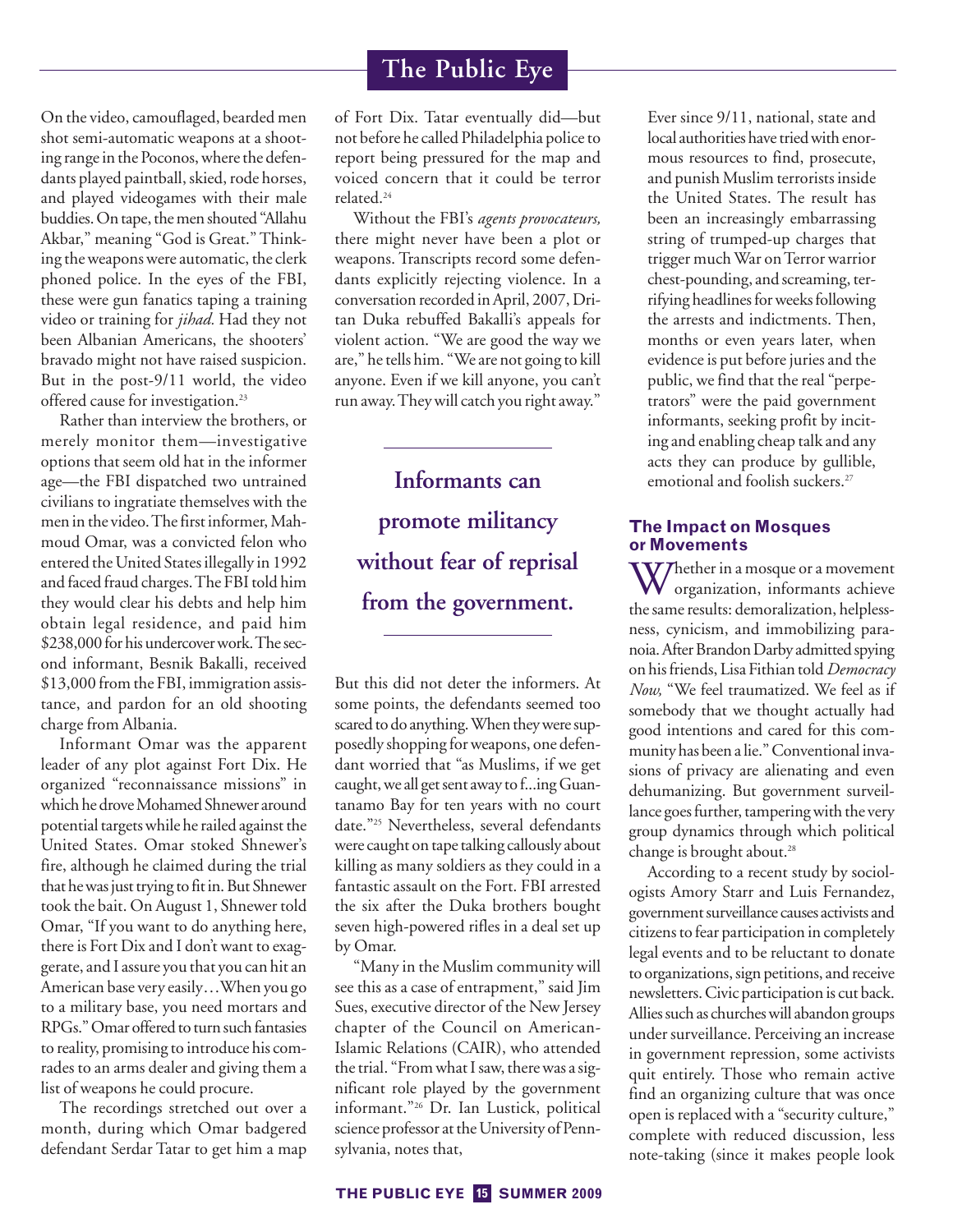suspicious), and more secretive planning. A broad perception is created that activists' political work is marginal, criminal, or suspicious.<sup>29</sup>

Inevitably, surveillance and even the fear of surveillance on the part of those not actuallymonitored produce a pervasive selfcensorship. One activist described the effect: "I had to learn not to welcome people and not give out information . . . I'm interested in community building, and then you're taught to be suspicious and not welcome people; it's antithetical to your theory of change."30

When a person's politics come under hostile investigation by a secret police unit in a country like the United States that boasts of itsfreedom, it is traumatic, to say the least.The undercover character of the investigation, the assumed guilt of the person, the denial of an opportunity to answer any charges and confront the accuser, can all be shattering. People are made even more vulnerable by the secrecy of the probe and the knowledge that government may maintain a file on them for the rest of their lives.<sup>31</sup> The hallmarks of a security culture are exclusion, wariness, withholding information, and avoiding diversity. As Starr and Fernandez report: "It's hard to buildwhen you're suspicious."32

# **INTERNS WANTED! INTERNS WANTED!**

## *The Public Eye*

*The Public Eye* welcomes interns to join us in producing the only magazine dedicated to exposing the U.S. Right.

**Political Research Associates** Political Research Associates, the parent think tank of *The Public Eye,* offers a research internship, and a communication and development internship.

To apply, just email a letter and resume identifying the internship that interests you to **pra@publiceye.org**.

The same is true for Muslim communities—it is harder to organize if you are wary about others.Through the reckless use of informants, the government has actively cultivated distrust in both activist and targeted populations. "It gives you a little bit of apprehension about who you trust," said Omar Turbi of the Islamic Center of Irvine. "Makes you think twice about what you say; what if people misunderstand you?" Hussam Ayloush, Executive Director of CAIR in Anaheim, added, "Some average Muslims interested only in praying are avoiding mosques for fear of somehow

# **Today many of the abuses of COINTELPRO are no longer illegal.**

being monitored or profiled. Everybody is afraid, and it is leading to an infringement on the free practice of our religion."33

Not only is freedom of religion being chilled, but the government's use of informants is alienating Muslim Americans. As recently as this spring, allegations of widespread infiltration of mosques led several Muslim and Arab civil rights and community organizations to call for ending ties with law enforcement.<sup>34</sup> David Cole notes that "when law enforcement and intelligence officials treat a wide cross-section of the Arab and Muslim community as suspect largely by virtue of their ethnicity or

### **Common Sense Security**

**Political dissidents and groups seen as "internal enemies"have always faced government repression. It is important to take these attacks seriously and object to them. At the same time it is important not to allow fearmongers to scare you away from civic and religious life. Visit** *http://www.publiceye.org/liberty/ security/activists.html* **for useful tip sheets created over the years.**

religion, Arabs and Muslims will be less likely to cooperatewith authorities and provided needed information."35 CAIR, the largest Muslim group in the country, had played an important role as liaison between the agency and Muslim communities.

### **Do Informants Make PeopleViolent?**

A team of behavioral scientists paid by<br>the U.S. Department of Homeland Security is studyingwhat turns radicals into violent extremists. But what about the influence of highly motivated informants? Paid informants are highly intrusive, aggressive, and potentially provocative. The ability of informants to neutralize democratic change and disrupt communities should raise concerns about whether pre-emptive policing is worth its social and political costs. As civil rights lawyer Frank Donner said, sizing up the surveillance through the 1970s, "under the warrant of protecting the democratic process from disruption and violence, the intelligence state is seriously jeopardizing it."<sup>36</sup>

When Maryland activists learned that a state trooper infiltrated dozens of social justice groups over a fourteen-month period, they banded together with the ACLU and Defending Dissent Foundation to urge passage of a state oversight bill.<sup>37</sup> Social justice groups, including animal rights and environmental activists, must strengthen ties with Muslim, Arab, Middle Eastern, South Asian, and immigrant groups facing infiltration to demand constraints on how and when informants may be used to spy on Americans. Demands should include the use of less intrusive means of surveillance when a crime is suspected; independent oversight to ensure better supervision and training related to the use of informants for legitimate law enforcement purposes; and a ban on compiling dossiers on individuals and groups based solely upon their political, social or religious activities and beliefs. At a minimum, progressives must insist on re-establishing the protections instituted after the disastrous COINTELPRO programs, requiring suspicion of criminal activity as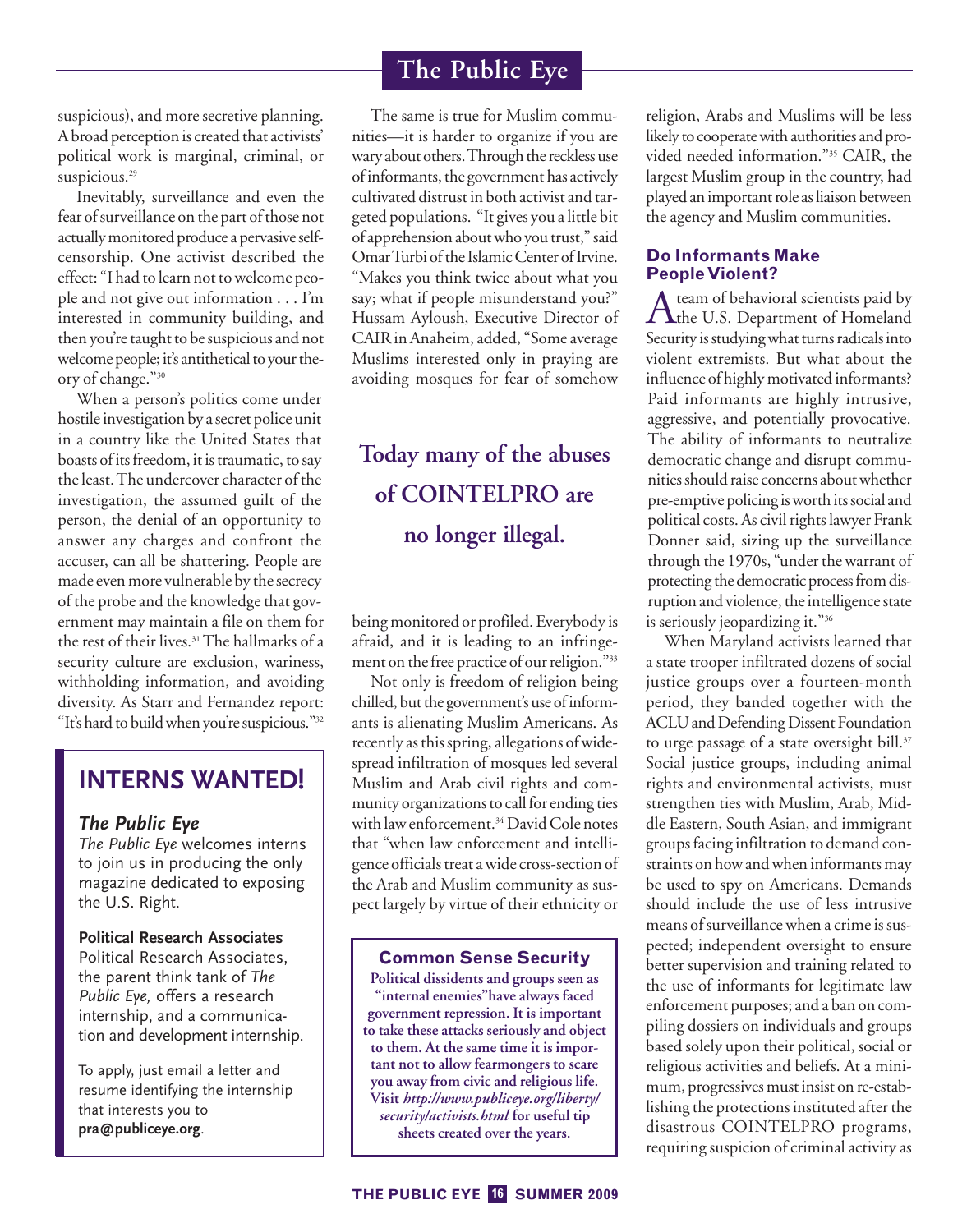a threshold for government spying.

These are all in the best interests of the government, not just its citizens. In the long run, the government risks losing crucial support and legitimacy when its investigative tactics even appear to cross the line into provocation and unlawful investigation of protected First Amendment activities.

Candidate Obama explicitly invited Americans to mobilize as a counterweight to the "undue influence of the lobbyists" who "stand in our way."38 "I'm asking you to believe," he said, "not just in my ability to bring about real change inWashington; I'm asking you to believe in yours." For that energy and enthusiasm to coalesce into an organized political force, the Obama administration must rein in domestic intelligence practices that disrupt communities and discourage activism. ■

### **End Notes**

<sup>1</sup> Salvador Hernandez, "Tustin Man Suspected of Terrorist Ties Pleads Not Guilty," Orange County Register, March 2, 2009. *http://www.ocregister.com/articles/niazifbi-case-2321864-informant-bail*

<sup>2</sup> Gillian Flaccus, "Calif. case highlights use of mosque informants," *Associated Press*, March 1, 2009, *http://www.salon.com/wires/ap/us/2009/03/01/D96LD2A8 1\_mosque\_spy/index.html* ; Matt Coker, "A look at Craig Monteilh," OC Weekly, March 4, 2009, *http://www.ocweekly.com/2009-03-05/news/craigmonteilh* ; Teresa Watanabe and Paloma Esquivel, "L.A. area Muslims say FBI Surveillance has a chilling effect," Los Angeles Times, March 1, 2009. *http://articles.latimes.com/2009/mar/01/local/me-muslim1*

- <sup>3</sup> Gary T. Marx, "Thoughts on a Neglected Category of Social Movement Participant: the Agent Provocateur and the Informant,"*American Journal of Sociology* 80 (Sept. 1974) pp. 415-421, p. 434.
- <sup>4</sup> Gregory F. Treverton, *Reorganizing U.S. Domestic Intelligence: Assessing the Options,* (New York: RAND Corporation, 2008), p. 7. http://www.rand.org/pubs/ monographs/MG767/
- <sup>5</sup> This year's National Fusion Center Conference featured a closed session on the radicalization phenomenon and "understanding the process that leads a person to support and/or pursue violence." U.S. Dept. of Homeland Security, 2009 National Fusion Center Conference, March 10-12, 2009.

<sup>6</sup> Randy Furst, "Terrorism charges against RNC 8 are dropped," *Minneapolis Star Tribune,* April 10, 2009. *http://www.startribune.com/politics/national/conventions/42749517.html?elr=KArks:DCiUtEia\_nDaycUiD3aPc:\_Yyc:aUU*

- <sup>7</sup> According to the*Minneapolis StarTribune*, the reports documented internal strains, gripes and names of activists, but no talk of property damage.
- <sup>8</sup> Randy Furst, " 'Anarchist' looked like someone's mom," *Minneapolis Star Tribune*, December 1, 2008.

<sup>9</sup> Marx, p. 403.

# **The Public Eye**

- <sup>10</sup> Marx, p. 428. "Specious activists may help perpetuate a protest group by offering the kinds of resources and moral support that are often in short supply among those who take highly unpopular positions and engage in illegal actions. Because of their need to be accepted, agents often work very hard, are often very successfully at gaining new recruits for the movement, and even at starting new branches of a movement."
- <sup>11</sup> Revolution, "Political Persecution of the RNC 8: Part 2 Informants and Undercover Agents," March 11, 2009, posted at: *http://www.indybay.org/newsitems;* Randy Furst, "RNC Informant Found Guilty in Minnestrista Assault," *Minneapolis Star Tribune,* March 23, 2009.
- <sup>12</sup> FBI Confidential Informant Guidelines, § II.A.1. A September 2005 Special Report of the Office of the Inspector General (OIG) found one or more Guidelines deficiencies in 87 percent of the confidential informant files it examined. OIG also noted failure by executive managers to hold first-line supervisors accountable for compliance deficiencies and exercise effective oversight of agents operating informants. http:www.usdog.gov/ oig/special/0509/chapter3.htm *See also* Dan Eggen, "FBI agents often breakinformant rules,"*Washington Post,* September 15, 2005, p. A15.
- <sup>13</sup> Diana Welch, "The Informant: Revolutionary to Rat," *Austin Chronicle,* January 23, 2009, p. 7.
- <sup>14</sup> Colin Moynihan, "Activist unmasks himself as federal informant in G.O.P.ConventionCase,"*NewYorkTimes,* January 5, 2009.
- <sup>15</sup> Austin InformantWorking Group, "AustinRNC Informant Brandon Darby is Provocateur Not Hero." Retrieved at *http://houston.indymedia.org/news/2009/01/66155.php*
- <sup>16</sup> Marx, p. 421.
- <sup>17</sup> M.McMann, "The Police and the Confidential Informant," M.A. thesis, University of Indiana (1954) in Marx, *supra*, p. 416, n.17.
- <sup>18</sup> Marx, p. 420.
- <sup>19</sup> Austin Informant Working Group, "Austin RNC Informant Brandon Darby is Provocateur Not Hero," retrieved from *http://houston.indymedia.org/news/2009/01/ 66155.php*. "Prominent Austin activist admits he infiltrated," radio interview at *http://www.democracynow.org/2009/1/6/*
- <sup>20</sup> Austin People's Legal Collective unofficial verbatim notes of McKay's trial. Retrieved from *http://brandondarby.com*
- <sup>21</sup> Frank Donner, as quoted in Marx, p. 434.
- <sup>22</sup> The jury acquitted them of attempted murder.
- <sup>23</sup> Amanda Ripley, "The Fort Dix Conspiracy," *Time*, December 6, 2007.
- <sup>24</sup> GeoffMulvihill, "Informants' action key in Fort Dix terror case," *Newsday.com*, May 10, 2007.
- <sup>25</sup> Stephen Lendman, "The Troubling Case of the Fort Dix Five," *Counterpunch*, December 31, 2008. *http://www.counterpunch.org/lendman12312008.htm*l
- <sup>26</sup> Nick Juliano, "Entrapment? Five convicted in Ft. Dix plot," *Raw Story,* December 22, 2008. *http://rawstory. com/news/2008*
- <sup>27</sup> Dr. Ian Lustick, Statement on the Fort Dix Terror Plot case, December 22, 2008.
- <sup>28</sup> FrankDonner,*The Age of Surveillance:The aims and methods of America's political intelligence system* (New York: Vintage, 1981) p. 7.
- <sup>29</sup> Amory Starr, Luis Fernandez, Randall Amster, "The impact of surveillance on the exercise of political rights: an interdisciplinary analysis 1998-2006," *Qualitative Sociology* 31, (July 2008), pp. 251-270

### <sup>30</sup> Starr, *et.al.*

- $31$  Donner, p. 6.
- <sup>32</sup> Starr and Fernandez, p. 15.
- <sup>33</sup> Teresa Watanabe and Paloma Esquivel, "L.A. area Muslims say FBI surveillance has a chilling effect," *Los Angeles Times,* March 1, 2009.
- <sup>34</sup> Samantha Henry, "Some Muslims Rethink Close Ties with Law Enforcement," *Associated Press,* May 4, 2009. *http://news.yahoo.com/s/ap/20090504/ap\_on\_re\_us/us\_mus lims\_law\_enforcement*
- <sup>35</sup> David Cole, *Enemy Aliens*(New York: New Press: 2003), p. 183.
- <sup>36</sup> Donner, p. xv.
- <sup>37</sup> Lisa Rein and Josh White, "More Groups Than Thought Monitored in Police Spying: New Documents Reveal Maryland Program's Reach," *Washington Post,* January 4, 2009, p. A01.
- <sup>38</sup> Barack Obama, victory speech after primary, South Carolina, January 26, 2008. *http://www.mlive.com/ politics/index.ssf/2008/01/excerpts\_from\_obamas\_ victory\_s.html*
- <sup>39</sup> Nancy Chang, *Silencing Political Dissent,* Seven Stories Press, 2002, pp. 112-113. See e.g., Dane E. Johnson, "Cages, Clinics, and Consequences:The Chilling Problems of Controlling Special-Interest Extremism," Oregon Law Review 86 (2007), pp. 249-294.
- <sup>40</sup> James X. Dempsey, "Anti-Terrorism Investigations and the Fourth Amendment After September 11:Where and When Can the Government Go to Prevent Terrorist Attacks?" Statement before the House Committee on the Judiciary, May 20, 2003.
- <sup>41</sup> Jennifer Van Bergen, "FBI confidential informant also said to be provocateur," *The Raw Story*, June 8, 2006. Annawas also the subject of an*Elle*magazineinvestigation in its "Green Issue." Andrea Todd, "The Believers," *Elle*, May 2008, pp. 266-325.
- <sup>42</sup> DennisWalsh, "Student's path to FBI informant," *Sacramento Bee*, September 13, 2007, B5.



### **THE PUBLIC EYE 17 SUMMER 2009**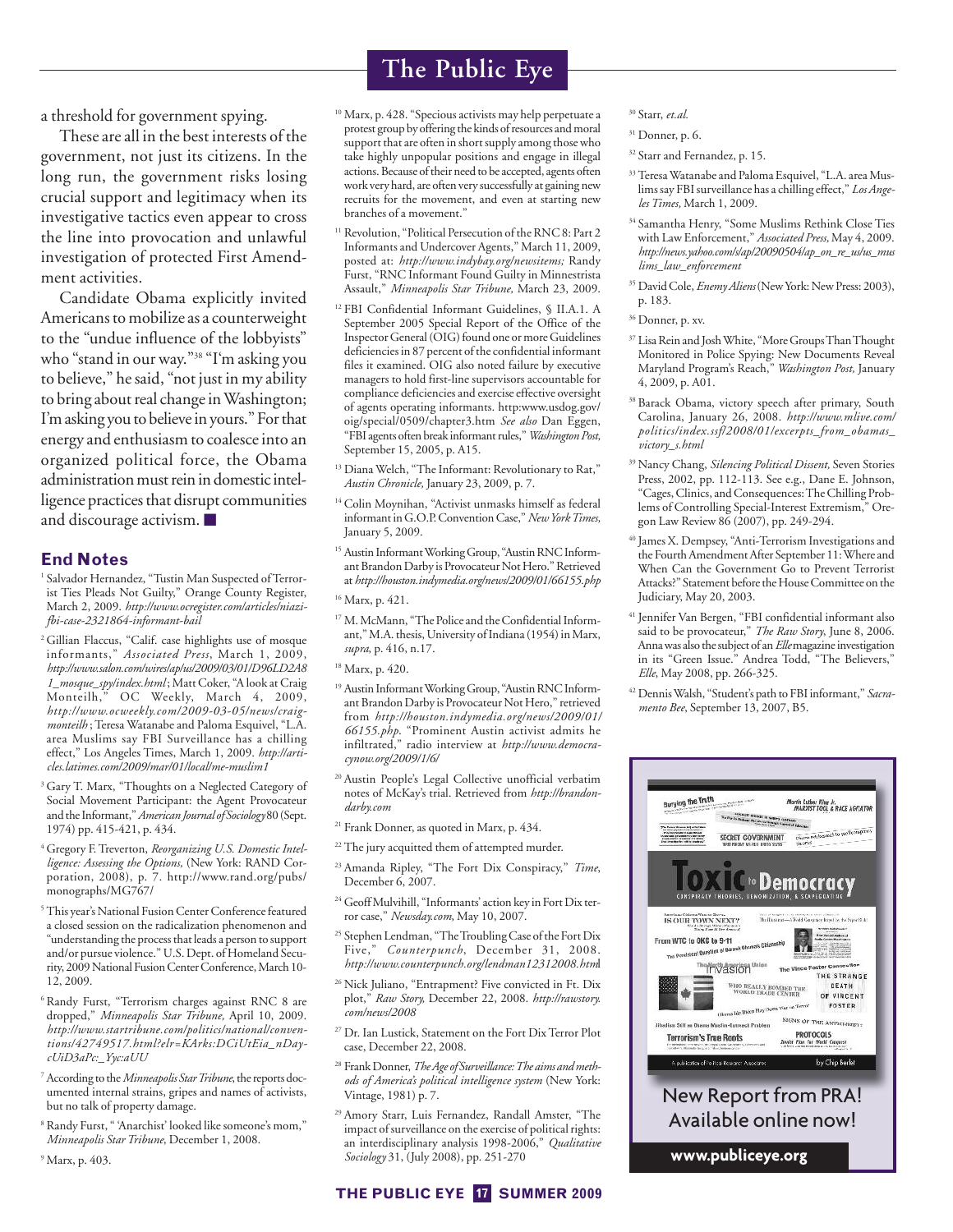# **Book Review**

### **TheTabooTruths of the Conspiracy Minded**

*The Transparent Cabal: The Neoconservative Agenda, War in the Middle East, and the National Interest of Israel (Washington, D.C.: Enigma Editions, IHS Press, 2008).*

### **By Stephen J. Sniegoski**

### *Reviewed by Michelle Goldberg*

Stephen J. Sniegoski's *The Transparent Cabal* is a disturbing and revealing book, though not for the reasons the author intends. Sniegoski aims to show that U.S. neoconservatives mas-

terminded the Iraq war in the service of Israeli hegemony, a proposition that has plenty of truth to it. In doing so, though, he veers back and forth over the often-fuzzy line separating harsh but legitimate criticism of Israel and Zionism from paranoid conspiracy mongering. His book is an almost textbook illustration of the way far Left anti-Zionism and far Right antisemitism can bend towards each other and begin to overlap.

The antisemitism in *TheTransparent Cabal* is quite subtle—so much so that many readers probably won't see it, and will likely dismiss criticism of it as yet another attempt by the Likud lobby to silence its foes. Such attempts exist, of course. The Right has often tried to smear opponents of both American and Israeli foreign policy as bigots. One ironic effect of this is that it offers an alibi to purveyors of prejudice, who

can now cloak themselves in martyrdom.Thus Sniegoski adopts the pose of one bravely willing to reveal taboo truths. But the fact that many critics of Israel are unfairly accused of antisemitism does not make all accusations of antisemitism unfair.

There's nothing new in *The Transparent Cabal*—indeed, it's a kind of clip job. Most of its material about the neoconservatives derives from mainstream media reports and well-known books. From these secondary sources, though, Sniegoski has fashioned a monocausal narrative in which Israel and its American supporters are the preeminent drivers of American foreign policy and the sole font of turmoil in the Middle East, which they're said to welcome because it serves Israel's interests. In his telling, GeorgeW. Bush, Dick Cheney and Donald Rumsfeld are mere supporting players, less culpable for the catastrophe in Iraq than

*Michelle Goldberg is the author, most recently, of* The Means of Reproduction: Sex, Power, and the Future of the World and Kingdom Coming: The Rise of Christian Nationalism. *She is a consultant investigating Islamophobia and antisemitism on campuses for Political Research Associates.*



the editorial staff of the*Weekly Standard.* Sniegoski suggests that Israeli interests drove the first GulfWar as well. He joins the far Left and the far Right in sympathy for Slobodan Milosevic's Serbia, and implies that neoconservatives pushed for NATO's Kosovo campaign in order to weaken international law, thus setting the stage for their war in Iraq.

Sniegoski also throws in some unrelated conspiracy theories for good measure. Though he argues that the second Iraq war had nothing to do with energy supplies, he strongly suggests that

> the war on Afghanistan was motivated by the United States' desire to build a pipeline through that country. "Instead of serving as a pliable government that could provide requisite stability for American exploitation of energy resources, theTaliban were exporting their revolutionary Islamic fundamentalism to nearby Central Asian countries, thus destabilizing the entire energy-rich region," he writes, citing the French book *Bin Laden: The Forbidden Truth.* He implies that 9/11 may have been a preemptive strike by Osama bin Laden in response to U.S. threats against his host country.

> This narrative, which has percolated on the political fringes in recent years, has been thoroughly debunked by Ken Silverstein in *The American Prospect*, Damien Cave in Salon and David Corn in *The Nation*, among others. A

separate article would be required to recapitulate all their points. That's the problem with conspiracy theories—they tend to jumble truth, distortion, unfalsifiable claims and willful omissions in a way that takes enormous time and energy to untangle. For marginal books, it's often not worth the effort.

Indeed,*TheTransparent Cabal* wouldn't be worth bothering with at all if it weren't receiving some notice on the Left, including a glowing review in *Counterpunch.* It is troubling that the book might find an audience among progressives, but probably not surprising. The taboo against criticizing Israel and discussing the power of the conservative Israel lobby has shrouded the whole subject in mystery.That fosters a kind of credulity in which outlandish claims take on the air of samizdat.

It is important to be clear here. Neoconservatives inside and outside the GeorgeW. Bush administration deserve tremendous opprobrium.They helped erect the ideological justificationsfor war with Iraq and seized control of the public discourse, bullying anyonewho urged patience and diplomacy.Mostimportantly, under Vice President Cheney, a group of neoconservatives played a crucial role in distorting American intelligence to make it seem as if Iraq had weapons of mass destruction and ties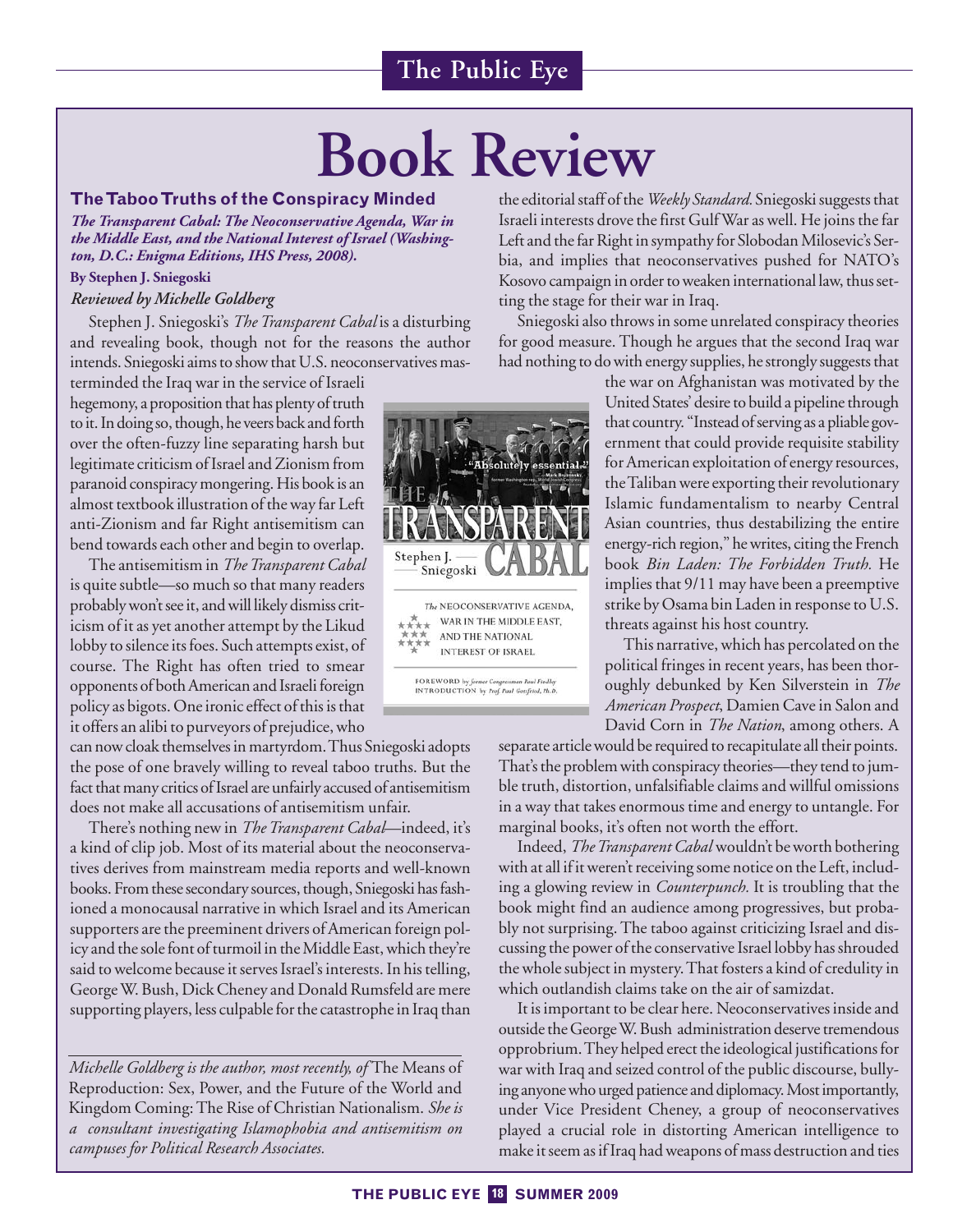to al Qaeda, creating a fallacious *casus belli.* Neoconservatism is a movement famously founded by ex-leftists — many of them Jewish— who lost their youthful ideals but not their radical (and sometimes rigidly ideological) habits of mind.The revolutionary callousness they displayed in their grandiose plan to reshuffle the Middle East has been catastrophic for people around the world.

Nor is it any secret that the neoconservatives have longstanding ties to the Israeli Right. Despite what Sniegoski seems to think, it is well know that, in 1996, leading neocons prepared a report for then-Israeli Prime Minister Benjamin Netanyahu titled "A Clean Break: A New Strategy for Securing the Realm," which advocated replacingMiddle Eastern regimes hostile to Israel with more pliant rulers. Neoconservatives are aggressive American nationalists, but they conflate the interests of the United States and Israeli Right.The policies they've pushed have undoubtedly weakened the United States and made a two-state solution to the Israel-Palestine conflict more elusive than ever.

It's a long way from there, however, to the claim that Israel alone inspired the Iraq war and that the catastrophic outcome there was intentional, meant to keep Israel's enemies fractured and disorganized. By treating George W. Bush, Dick Cheney, and Donald Rumsfeld as mere supporting players in the march to war, co-opted or manipulated by the titular "cabal," Sniegoski is playing into old stereotypes about covert, omnipresent and almost occult Jewish influence. At one point, he calls Rumsfeld "the fall guy for the war's failures." (In fact, as former counterterrorism czar Richard Clark wrote in his book *Against All Enemies,* "By the afternoon [the day after the attack], Secretary Rumsfeld was talking about broadening the objectives of our response and 'getting Iraq.'") The former Vice President is barely mentioned.

For the conspiracist, there are no accidents. Thus Sniegoski assumes that since Iraq devolved into an anarchic bloodbath, that must have been the plan all along. "Now one might be tempted to attribute the rejection of the military's caution to insane hubris on the part of [Richard] Perle and the neoconservative crowd," he writes, before dispensing with that notion. "Richard Perle may be many things, but stupid is not one of these. Perle undoubtedly thought through the implications of his plan." Indeed, says Sniegoski, a "complete fiasco" could work to the neocons' advantage by throwing the region into chaos and preparing the way for a wider war. (He doesn't bother to address how Perle's all-seeing brilliance squares with the total discrediting of neoconservatism and the increased strength of Iran that resulted from the Iraq war.)

Likewise, he dismisses the idea that oil was part of the motive for war by arguing that if it had been, the United States would have made more of an effort to secure the country. The notion that the war-planners believed their own propaganda—a selfdelusion apparent to almost every reporter who covered Iraqis somehow impossible for Sniegoski to accept. His is a Manichean view of the world, the mirror image of the movement he aims to dissect.

Just as the neoconservatives attribute a kind of cosmic evil to many Islamic regimes, and dismiss all efforts at historical understanding as amoral relativism, so Sniegoski sees only the diabolical in Israel. Obviously, that country is in many ways richly deserving of criticism, but there's something suspect about the reflexive way the author demonizes the Jewish state while downplaying or dismissing the aggression of its enemies. To read this book, one would think Israel started every war it ever fought. Meanwhile, Mahmoud Ahmadinejad's Holocaust denial is explained away thusly: "It was not apparent that Ahmadinejad had actually denied the mass murder of the Jews during World War II, though he did, at various times, question various facets of the Holocaust and demanded greater evidential proof." Here, Sniegoski's language suggests hefinds Holocaust revisionism reasonable.

To be sure, the author goes out of his way to distance himself from antisemitism, and several times he notes that not all Jews support the neoconservative agenda or the Israeli Right. Nevertheless, he quotes openly antisemitic sources as authoritative, at one point citing Kevin MacDonald, who he describes as a "rightist evolutionary biologist." In fact, MacDonald is a sociobiologistwho claims Jews are genetically extremely smart yet clannish, and subversive of whatever society theyfind themselves in. Among other things, MacDonald has written that eventually universities may have to establish quotas to reduce the number of Jewish students, and that higher taxes on Jews may have to be levied "to counter the Jewish advantage in the possession of wealth." To quote MacDonald on the subject of dual loyalties in this context is roughly equivalent to appealing to the wisdom of David Duke in an argument over affirmative action.

Sniegoski also has a tendency to identify people's Jewish heritage whether it's relevant or not. He notes, for instance, that British Foreign Minister Jack Straw is "of Jewish ancestry." In fact, Straw is a Christian who had one Jewish grandfather, though both Islamist and White supremacist websites frequently identify him as a Jew.

If Sniegoski has picked up on antisemitic memes, perhaps it's because he has placed himself in an antisemitic milieu. *The Transparent Cabal*was put out by Enigma Editions, an imprint of IHS press created specifically for this volume. A far-right Catholic press that publishes titles like *Action: A Manual for the Reconstruction of Christendom,* by French fascist Jean Ousset, IHS was described byThe Southern Poverty Law Center as one of the "most nakedly antisemitic organizations in the entire radical traditionalist Catholic pantheon." Sniegoski's book fits in there nicely. ■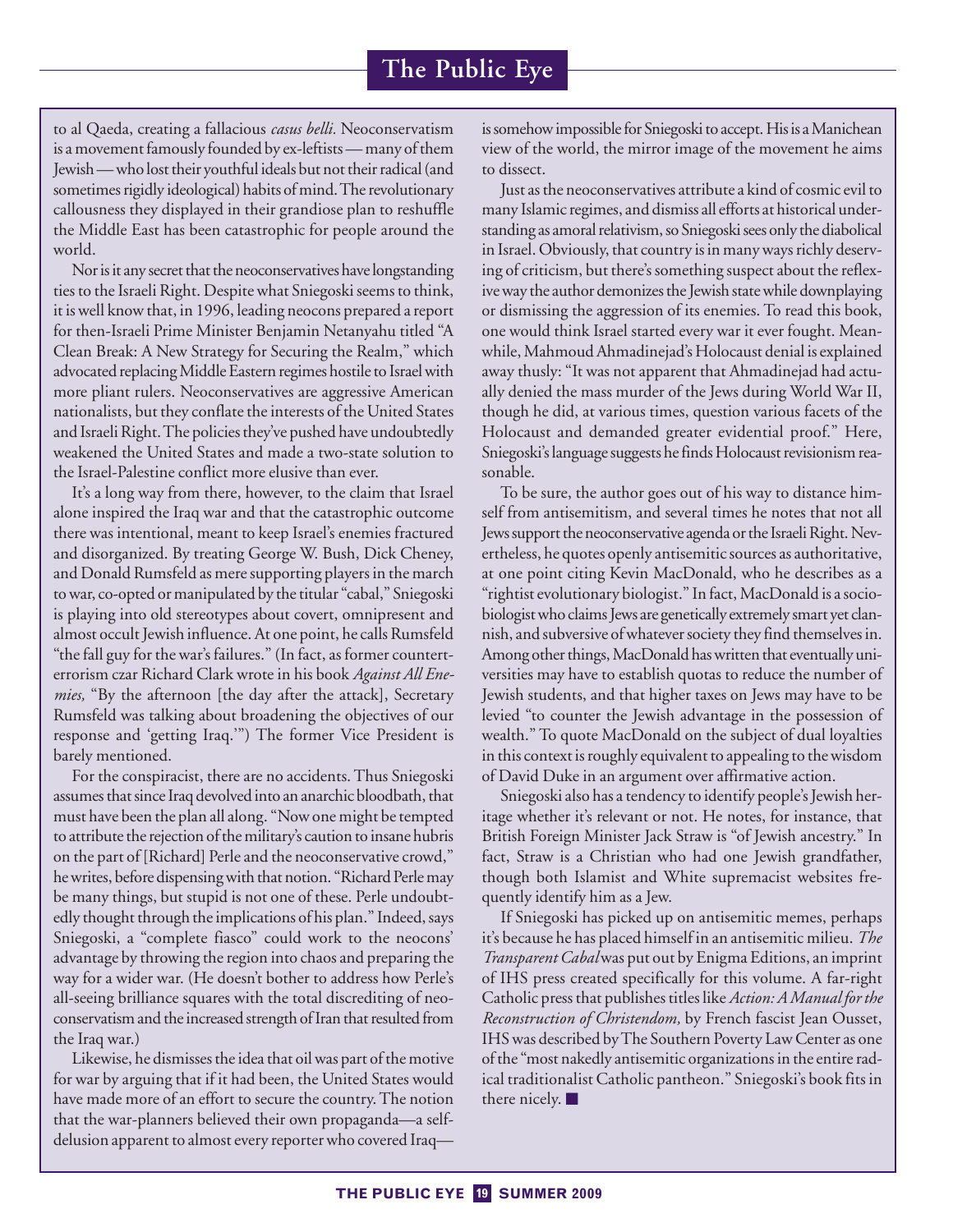# **A Longtime Anti-Racism Activist'sTake on History**

### *Blood and Politics: The History of the White Nationalist Movement from the Margins to the Mainstream*

Farrar, Straus and Giroux, 2009, 656 pages, \$37.50 cloth.

### *Reviewed by Loretta J. Ross*

**By Leonard Zeskind**

It is so irritating to watch Pat Buchanan on MSNBC.There he was on Morning Joe, blaming the financial crisis on banks lending to people of color. His makeover as a respectable "conservative" pundit—conveniently forgetting his racist, homophobic, and anti-Semitic slippages—is a testament to the power of the mainstream media to shape a Wonderland world Alice would have recognized.

Thank goodness for Leonard Zeskind's long-awaited book. It has restored my faith in the power of truth to trump travesty.

Thirty years in the making, *Blood and Politics*reads like a political thriller that details intimate knowledge about the origins, history, leaders and activities of the White supremacist groups in the United States. But Zeskind's book is no laundry list. His analysis helps us make sense of the netherworld of ideas and relationships that populate and bind together denizens of the Far Right, the Religious Right, and the ultra-conservative movements he places under the banner of "White nationalism."

His argument is straightforward. White nationalists are part of a single movement who embrace one of two strategies: they either work in the mainstream or serve as a vanguard outside the mainstream. This is a classic bulletor-ballot struggle within the movement, as

people oriented one way or the other compete for validity, followers and money. Regardless of their strategic differences, he argues these are two wings of the same movement that share a common goal: to place the "dispossessed majority" ofWhite people permanently in control of the future of our country.

The bullet sector believes it is a vanguard movement, a small set of individuals and organizations who will lead the duped majority ofWhite people into recognizing that their alleged racial identity forms a nation under threat by all who do not share their supposed race, particularly Jews and people of color.Tactics chosen by this vanguard movement often include violence, threats of violence, and intimidation. They are to be found mostly below the mainstream media's radar until one of their warriors, like

*Loretta Ross is National Coordinator of SisterSong, the women of color reproductive health collective based in Atlanta. She is coauthor of* Undivided Rights: Women of Color Organize for Reproductive Justice. **Book Review** *continues on page 23*



Timothy McVeigh, blows up a federal building in Oklahoma to commemorate the Waco tragedy.

The ballot wing of the movement believes in mainstreaming by entering the fringes of electoral politics, either as Republicans, Democrats, Libertarians, Populists or another third party. They seek to persuade a majority of people to support their views, if not their candidacies. Typified by former Klansman David Duke in the past, and currently by Pat Buchanan, this sector believes that the views of theWhite nationalist/White supremacistmovement can again become the dominant values of our society. Disavowing the violence and gutter epithets of their vigilante cousins, time and repetition are their tactics as they seize upon every opportunity to claim that White people (or Western Civilization) are under attack.

They've even won over a few people who are not White to their cause as they target immigrants and gays.

> Zeskind debunks several myths often propagated by other researchers. He warns against stereotyping White nationalists as men "with chewing tobacco" in their cheeks. Instead, they could be blue collar and working class, polished business leaders, millionaires, or academics with PhDs. Also, he says the rise and fall of White supremacy cannot be linked simply to economic and business cycles as the victimized look for scapegoats to explain their condition. Their tactics, at least, are shaped by other factors, says Zeskind, such as whether they believe their mainstreaming strategy is working, and whether they expect serious consequences from law enforcement authorities.When they perceive themselves as closer to the levers of power, they tend to favor their mainstreaming strategies.

When they believe they have been relegated to the fringes, they default to vanguardism, and sometimes violence.

Blaming the economy for the actions ofWhite supremacists is like a drunk blaming alcohol when he batters his wife. In each case, it's an excuse, not a cause.

The serious economic crisis facing this country may lubricate the anger of White supremacists, particularly now that we have an African-American President. However, they would have felt marginalized by any president who did not share their values and speak to them in coded signals. Remember Ronald Reagan making his first speech as the GOP's 1980 Presidential contender in Philadelphia, Mississippi, the site of the murders of three civil rights activists?

Pat Buchanan is now the sanitized version ofWhite supremacy we have to watch everyday. Like his counterpart on CNN, Lou Dobbs, he stokes the anger of the reputedly dispossessed majority with fear mongering more subtly than Rush Limbaugh or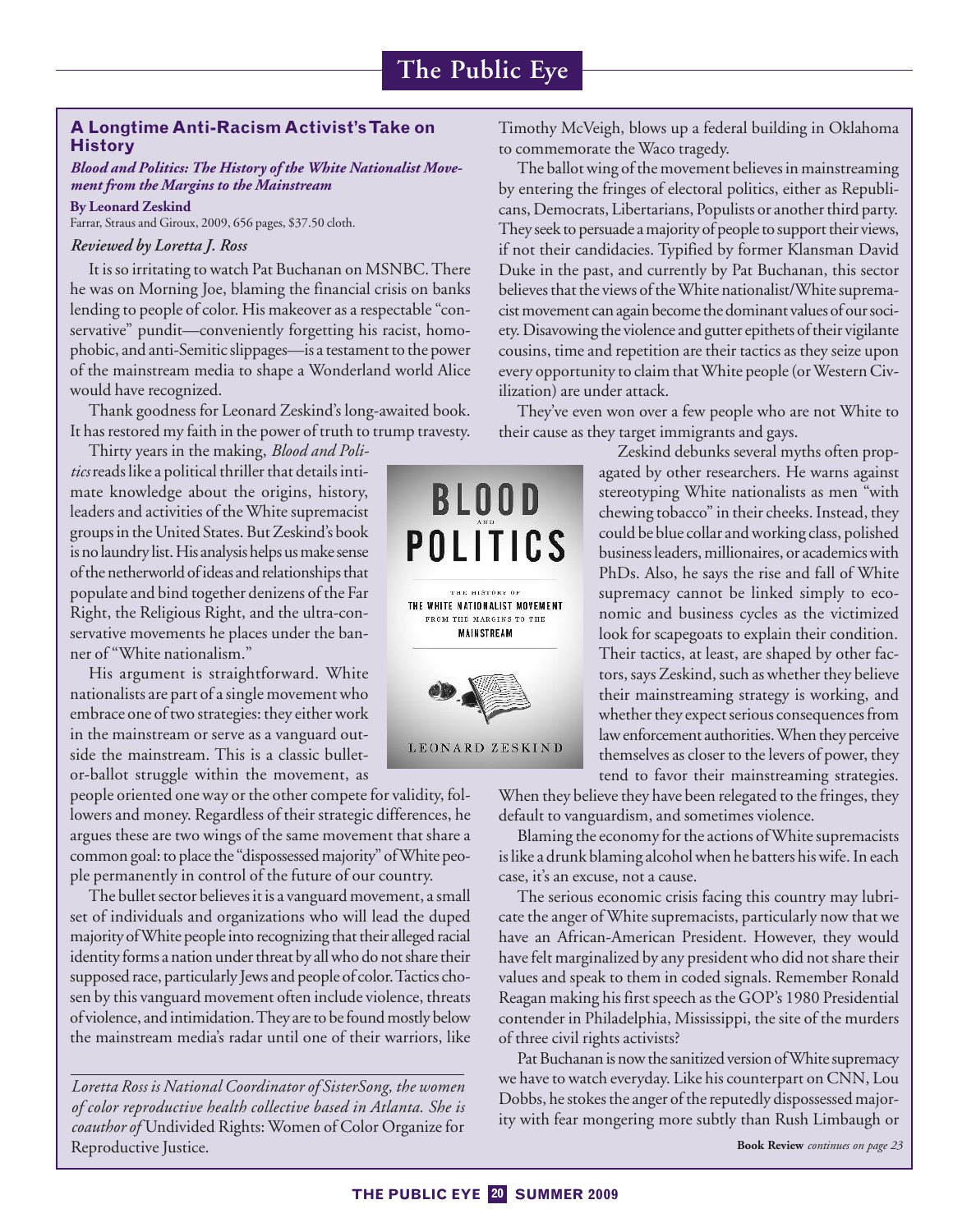# *……Reports in Review……*

# **REPORT OF THE MONTH**

## **The Other Jackson**

## **Point Man for the Wedge Strategy: Harry Jackson is the Face of the Religious Right's Outreach to African American Christians**

*by Peter Montgomery, People For the AmericanWay Foundation,Washington, D.C., 2009.*

The African-American minister Harry Jackson was embraced as a rising star among leaders of theChristian Right in 2004 when he proclaimed that God told him to help reelect GeorgeW. Bush.While he tones down his rhetoric to sound reasonable to the mainstream press, he uses warlike imagery in his talks to gatherings of White evangelicals, writes Peter Montgomery, the author of this report.

Outside of the mainstream media's eye, Jackson charges that prochoice and pro-gay rights advocates will tear apart the family, attack the structure and livelihood of religion and the church, and eventually bring down the entire country due to their Satanic influences.

Montgomery tracks Jackson's efforts to bridge the gap between White and BlackChristian evangelicals—a goal shared by his lead champion Tony Perkins, director of the Family Research Council, with whom Jackson authored a book.Decrying abortion as "black genocide," Jackson appeared in an election season ad with Martin Luther King, Jr.'s niece Alveda King, calling on African Americans not to vote based on

race. He urges evangelicals to join the campaign to defund Planned Parenthood because "they've put out a hit on all children, but they've set up themselves to put out a hit on Black and Hispanic babies especially. It's time that we take them out."

Although he failed to rally African-American churchgoers to oppose Obama's presidential candidacy, he "took part in conference calls designed to rally conservative pastors to support Proposition 8 in California," which overturned the legalization of gay marriage in the state. Yet it is difficult to track how influential he is among African-American churchgoers beyond members of his Maryland church.

As a board member of the National Association of Evangelicals, he urged the dismissal of its vice president RichardCizik based on his politics, and he participates in the Arlington Group, an insider leadership circle that includes James Dobson of Focus on the Family, Perkins and others. Environmentalist concerns over global warming suggests God isn't in charge, he wrote in *Personal Faith, Public Policy,* his book with Perkins. In the book, he also supported denying citizenship to children born in the United States to undocumented parents.Montgomery also tracks his latest campaign against federal hate crimes legislation that covers attacks on gays, which Jackson called "an all-out assault against Christians."

*–Kris Coombs and Abby Scher*

# *Other Reports in Review*

### **Making Green Jobs Good Jobs**

### **High Road or Low Road? Job Quality in the New Green Economy**

*By Philip Mattera, et. al. Good Jobs First, Washington, D.C., February 3, 2009. http://www.goodjobsfirst.org/pdf/gjfgreen jobsrpt.pdf*

Washington is abuzz with ideas to jumpstart the economy, while investing in "green jobs" that might lessen the damage we do to our environment. President Obama's stimulus bill included funding for green jobs. But green jobs are not always well-paying jobs, according to this report, so any investment for instance, in manufacturing components for wind and solar energy, modernizing the energy grid, green construction and weather proofing buildings, mass transit, and recycling —should be tied to good wages and not directed toward union-busting firms currently operating in the sector.

State and local governments have promoted good jobs by requiring green businesses

receiving development subsidies to follow labor standards. The federal government uses "prevailingwage" rules,which can be effective inwell-paying (though not low-wage) sectors. These practices should become standard, but should also be enforced. The study found that cities dilute labor standards under pressure while continuing to offer subsidies. In one example, "wind blademakerTPIComposites recently took over a former Maytag appliance factory in Newton, Iowa where workers had been paid about \$19 an hour. In 2007, TPI was given \$2 million by the state with a requirement that it pay its workers only \$13.47 an hour. The company sought additional public funds in 2008 from the Iowa Economic Development Board, which agreed to waive pay requirements that would have raised wages closer to Maytag rates."

Localities also give money to union busting firms like Clipper Windpower, which won more than \$3 million in subsidies for its turbine plant in Cedar Rapids, Iowa. The company hired anti-union consultants afterworkers contacted the Brotherhood of Electrical Workers in January 2008 and more than 70 percent signed cards callingfor a union. In the end, the workers voted against the union.

Since much of the "green" economic sector relies on government funding, the government can have a huge impact by making labor standards comprehensive, and giving them teeth by "clawing back" funding from companies that fail to follow the rules.

### **Racial Profiling at the Border**

### **Unreasonable Intrusions: Investigating the Politics, Faith & Finances of Americans Returning Home**

*Muslim Advocates, April 20, 2009, San Francisco, Calif., http://www.muslim advocates.org/documents/Unreasonable\_ Intrusions\_2009.pdf*

This report is not the first time Muslim Advocates has challenged the interrogation, searches, and seizures of information on cell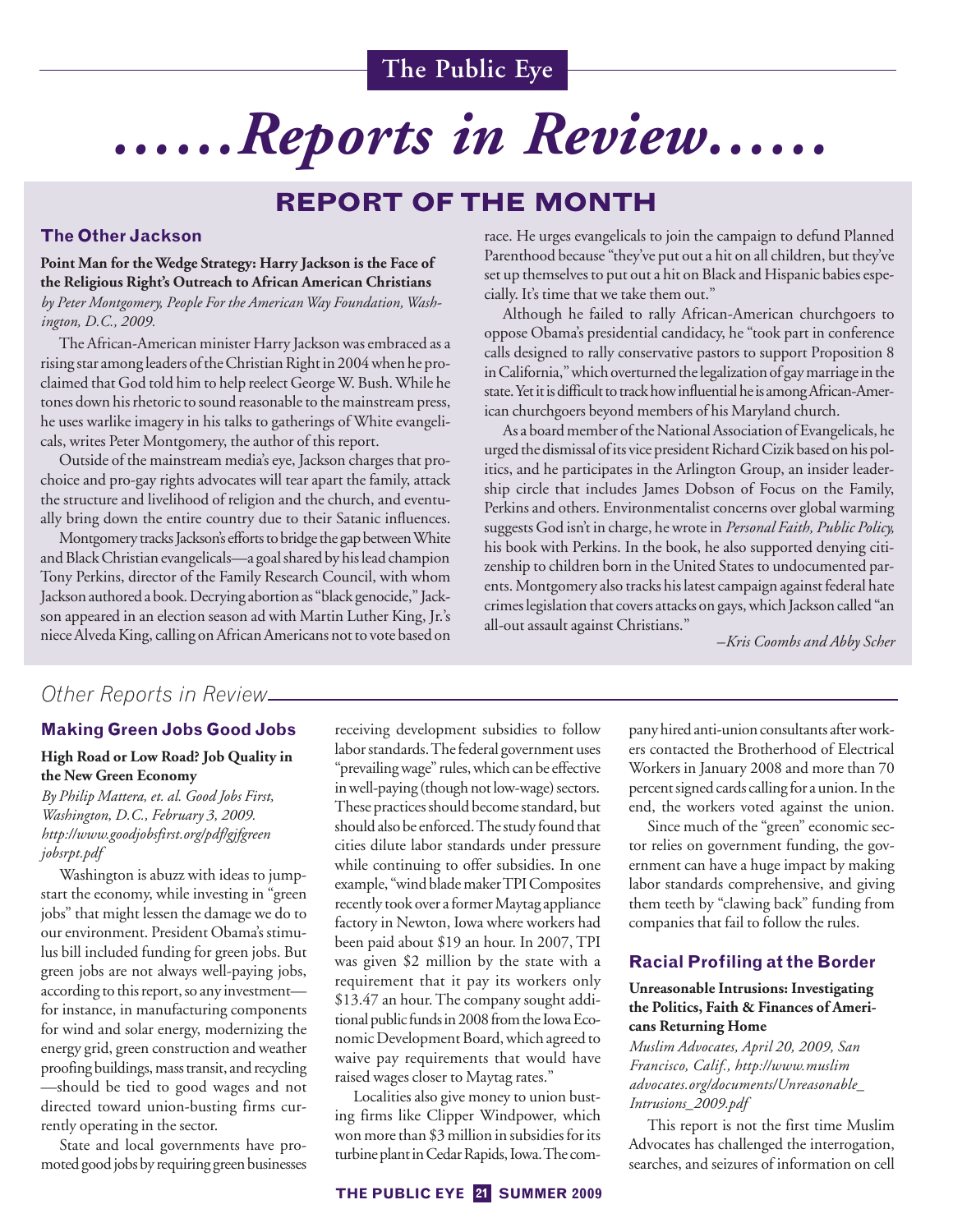phones and laptops from Muslim Americans traveling back into the country. The *New York Times* wrote an editorial decrying the practice in July 2008, after the group's director Ferhana Khera shared cases in testimony to the Senate Judiciary subcommittee on the Constitution and civil rights, where she once served as counsel.

The impact of this report, documenting racial profiling and privacy intrusions targeting Muslim Americans coming home, was even more dramatic. Within weeks of its release, Khera's former "boss" on the subcommittee, Democratic Senator Russ Feingold of Wisconsin, won a commitment from Homeland Security Secretary Janet Napolitano to review how border and customs police screen people they perceive to be Muslim American, and look into cases where Muslim citizens said theywere harassedwhile traveling.

Among the dozens of cases documented in the report: Yasir Qadhi, a Yale graduate student with whom U.S. counterterrorism officials have consulted about his research on violent religious movements, was stopped several times by border agents who asked about the content of his lectures, themosques where he worships, and his circle of acquaintances. They also copied data off his cell phone.

Border agents have the power to search any laptop or phone even without cause for suspicion.They, along with national security agents, are the only police allowed freely to use racial profiling under U.S. Department of Justice guidelines dating to 2003.

Racial and ethnic profiling leads to the equivalent of unwarranted searches and seizures, violations of citizens'Constitutional right to reenter the country unimpeded, and a waste of government resources and time from false leads. This racial profiling generates streams of data that, in the controversial intelligence framework of "mosaic theory" embraced by investigators, is fed into databases so that agents can "connect the dots" andidentify national security threats. As Khera asks in the report's preface, "What is the U.S. government doing with the information being seized and amassed?…Where is the oversight and accountability to protect innocent Americans?" Napolitano committed to undertaking the investigation within 45 days and report back to Congress.

### **LGB Poverty Revealed**

### **Poverty in the Lesbian, Gay and Bisexual Community**

*By Randy Albelda, M.V. Lee Badgett, Alyssa Schneebaum and Gary J. Gates, TheWilliams Institute of UCLA, March 2009. https://www. policyarchive.org/bitstream/handle/10207/164 78/LGBPovertyReport.pdf?sequence=1*

While the media and pop culture love to paint the image of the well-off, well dressed, well educated, well-spoken gay man, this study, the first of poverty among lesbian, gay and bisexual (LGB) Americans, finds the stereotype to be downright false. Looking at three sets of data—the 2002 National Survey of Family Growth (NSFG), the 2003& 2005 California Health Interview Surveys (CHIS), and the 2000 Census—they discovered that LGB adults and LGB same-sex couples are just as likely, if not more so, to live in poverty as other adults living in the United States.

The various data sets suggest different findings. Using the National Survey of Family Growth, the researchers found that 24 percent of lesbians and bisexual women from 18 to 44 years old are poor, compared with only 19 percent of heterosexual women. At 15 percent, gay men and bisexual men have poverty rates equal to those of heterosexual men (13 percent) in the NSFG. The researchers encountered familiar data: African-American LGB couples are statistically poorer than White couples, as are LGB couples living in rural areas. But children of same-sex parents are twice as likely to be impoverished as children of different-sex parents.

The researchers link these higher poverty rates to discrimination both in the workplace and in access to affordable health insurance, and government health and retirement benefits that require couples to be married. LGB people shunned by their families are also left without an important safety net.

# **Texas Sex Ed**

### **Just Say Don't Know: Sexuality Education in Texas Public Schools**

*Dr. DavidWiley and Dr. KellyWilson with Ryan Valentine, Texas Freedom Network Education Fund, Austin, Texas, February 2009. http://www.tfn.org/site/PageServer?pagename=SexEdReportIndexPage*

Texas is the flagship state for abstinence education in high schools; a decade ago the

White Working-Class Voters," Working Class Perspectives, Center for Working Class Studies at Youngstown State University, November 17, 2008. *http://workingclassstudies.wordpress.com/2008/11/17/the-youngstownelection-report-notes-on-unions-and-white-working-class-voters/* <sup>4</sup> American Rights at Work's wonderful investigation of the front groups can be found here: *http://www.american-*

*rightsatwork.org/the-anti-union-network/chamber-ofcommerce/coalition-for-a-democratic-workplace-exposed-20 080424-557-273.html* <sup>5</sup> Friends of the U.S. Chamber of Commerce. *http://cap-*

state required school sex ed classes to promote abstinence over other options. ButTexas students are more sexually active, and less likely to use a condom, than American students as a whole.This report takes a closer look at sex ed classes in 96 percent of Texas middle and high schools in 990 districts, discovering that more than 94 percent don't offer any information beyond abstinence. Only 4 percent teach how to prevent sexually transmitted diseases, modes of contraception, and "respon-

They found that courses used wrong information—for instance, on the failure rate of condoms—and descriptions of sex as dirty and shameful to discourage sexual activity. They also found teachers using negative gender stereotypes and anti-gay statements, and drawing on religious instruction and Bible

They also found that more than 80 percent of the School Health Advisory Councils (SHACs), which supposedly offer a forum for community input on sexuality education,

**BATTLE OVER LABOR LAW** *continued from page 4* ies, April 30, 2009. *http://www.southernstudies.org/ 2009/04/labor-and-business-battle-for-soul-of-southern-*

<sup>3</sup> Only 12.4 percent of U.S. workers were unionized in 2008 but that is a slight increase from the year before, according the Bureau of Labor Statistics. *http://stats.bls.gov/news.release/union2.nr0.htm* "The Youngstown Election Report: Notes on Unions and

sible pregnancy."

ignored the issue.

*democrats.html*

study.

- *wiz.com/friendsoftheuschamber/issues/alert/?alertid =12426031*
- <sup>6</sup> Kimberly Hefling and Sam Hananel, "Specter raises hopes for deal on major labor bill," *Associated Press,*May 14, 2009. *http://www.google.com/hostednews/ap/ article/ALeqM5ht9x6ENpKhQRwIOEqPyna OYCHkpwD9867LD83*
- <sup>7</sup> The Institute for Southern Studies has stayed on top of this group's operations in the south. Sue Sturgis, "Investigation:The oil money behind the anti-stimulusfight," Facing South, Institute for Southern Studies, February 16, 2009. *http://www.southernstudies.org/2009/02/theoil-money-behind-the-anti-stimulus-fight.html*

<sup>8</sup> *http://www.hotairtour.org/*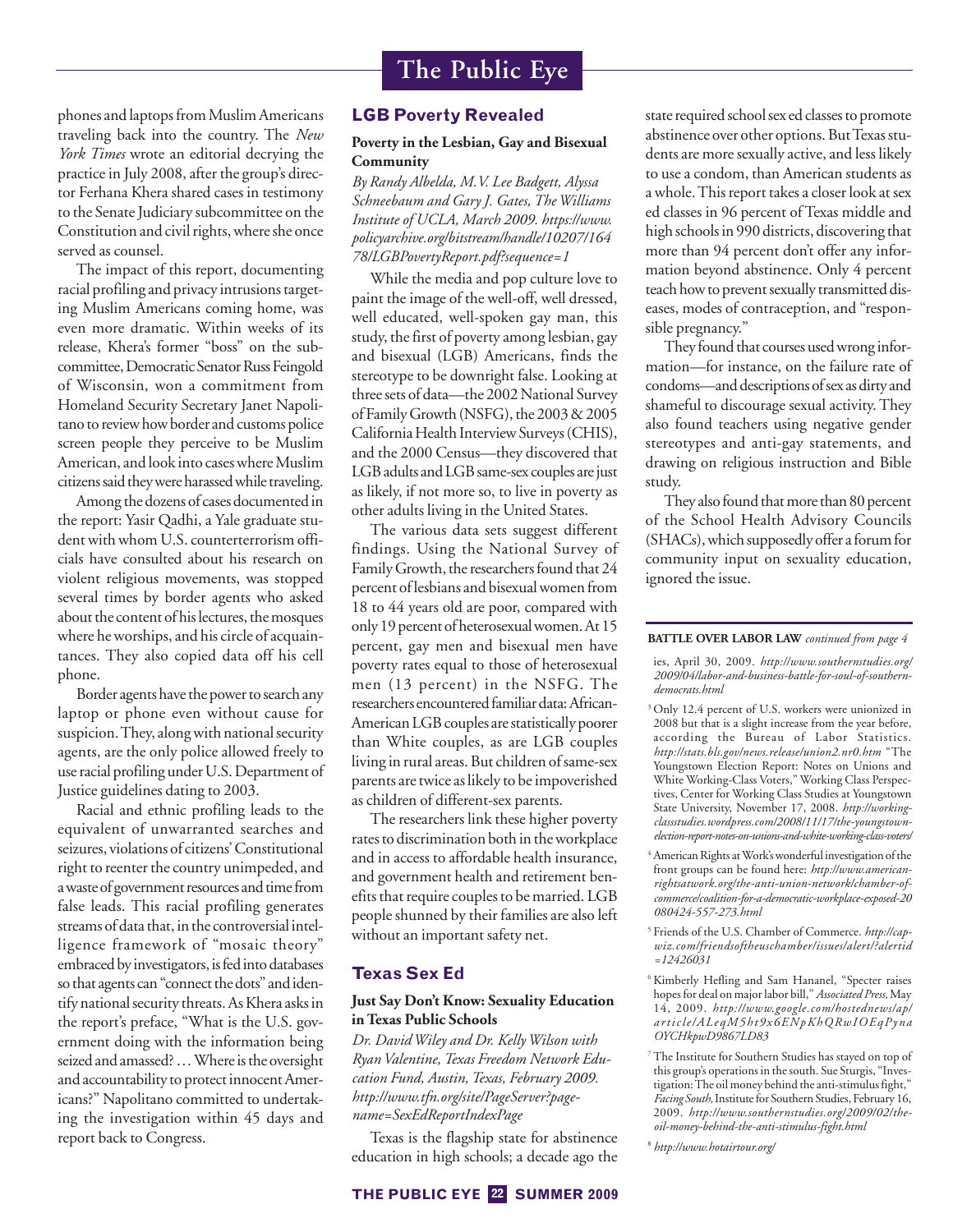

# **THE DESTRUCTION HOMOSEXUALS WROUGHT**

Flip Benham of the militant anti-abortion Operation Rescue/ Operation Save America is doing flips himself over the federal hate crimes bill supported by many LGBT organizations. In a press release, Benham misleadingly claims, "If we do not act decisively at this time, S.909 will make illegal every word in the Bible describing the destruction wrought by [homosexuality], and prepare the way for total censorship of the Gospel of Christ. Our children will pay a horrible price for our cowardice."

*"Truth is Hate to Those Who Hate the Truth,"* Christian Newswire, *May 13, 2009. http://www.christiannewswire.com/news/899310350.html*

# **WHO CARES IF JESUS WOULDN'TTORTURE**

LongtimeChristian Right leader Gary Bauer took a stab at defending torture, disagreeing with those who suggest it is un-Christian. "There are a lot of things Jesus wouldn't do because he's the son of God," he said. "I can't imagine Jesus being aMarine or a policeman or a bank president, for that matter. The more appropriate question is, 'What is a follower of Jesus permitted to do?'"The answer is "it

# depends." "I think if we believe the person we have can give us information to stop thousands of Americans from being killed, it would be morally suspect to not use harsh tactics to get that information."

*Eric Gorski, "Torture debate prompts evangelical soulsearching,"* Associated Press, *May 13, 2009. http://www.mercurynews.com/religion/ci\_12359040*

# **OBAMA'SWAR ON CHEERIOS**

America's right-leaning commentariat blames Obama for the Food and Drug Administration's demand that GeneralMills tone down its health claims for Cheerios. The FDA says General Mills' claim that Cheerios can "lower your cholesterol 4 percent in 6 weeks" is one that more properly, and according to federal law, should apply only to drugs designed to cure disease.The claims amount to a "serious violation" of laws governing label claims.

"Washington raised ciggie taxes to payfor SCHIP expansion and are [sic] gearing up to raise soda taxes to pay for Obamacare," writes columnist Michelle Malkin. "No vice is safe from the health police. Dijon mustard and arugula exempted, of course."

Marketing Cheerios as medicine is being defended as a matter of liberty. According to

**BOOK REVIEW** *continued from page 20*

Sarah Palin, but he is no less dangerous. The mainstreamers send unambiguous messages to their violent subculture that potentially turns threats into actions.

Zeskind's research demands that we warily watch for an escalation of violence by those feeling disenfranchised and out of power. The book stops short of predicting an all-outWhite revolution. He does suggest that in about 40 years when the majority of people in this country are no longer classified as White, alienated White people could become more vulnerable to being recruited by the White nationalist movement.

My only disappointment with the book is that it ended rather abruptly. Only a few pages were devoted to predicting where and how the White supremacist movement might resurge in the 21st century. I've learned from Zeskind, both from the book and from our years working together, that they never retreat—just regroup. ■ libertarian think-tanker David Theroux, stopping General Mills from making questionable health claims is just another of the Obama administration's " 'progressive' (i.e., authoritarian) absurdities."

*Source: "Defending Cheerios, Cereal of Liberty,"* Slate's The Big Money*, May 13, 2009. http://www.thebigmoney.com/blogs/daily-bread/2009/05/13/defendingcheerios-cereal-liberty*



"Playing by the left's rules is a losing strategy. This is why I started Youth for Western Civilization as a movement to confront the cult of diversity and multiculturalism and the repression that inevitably follows. Contrary to the smears of the far-left, we are not 'racist'—we have a multiracial membership united in the belief that America is our home and Western culture is our culture and we will fight to defend them." *– Kevin DeAnna, founder of the new*

*campus group, quoted by* frontpagemag.com